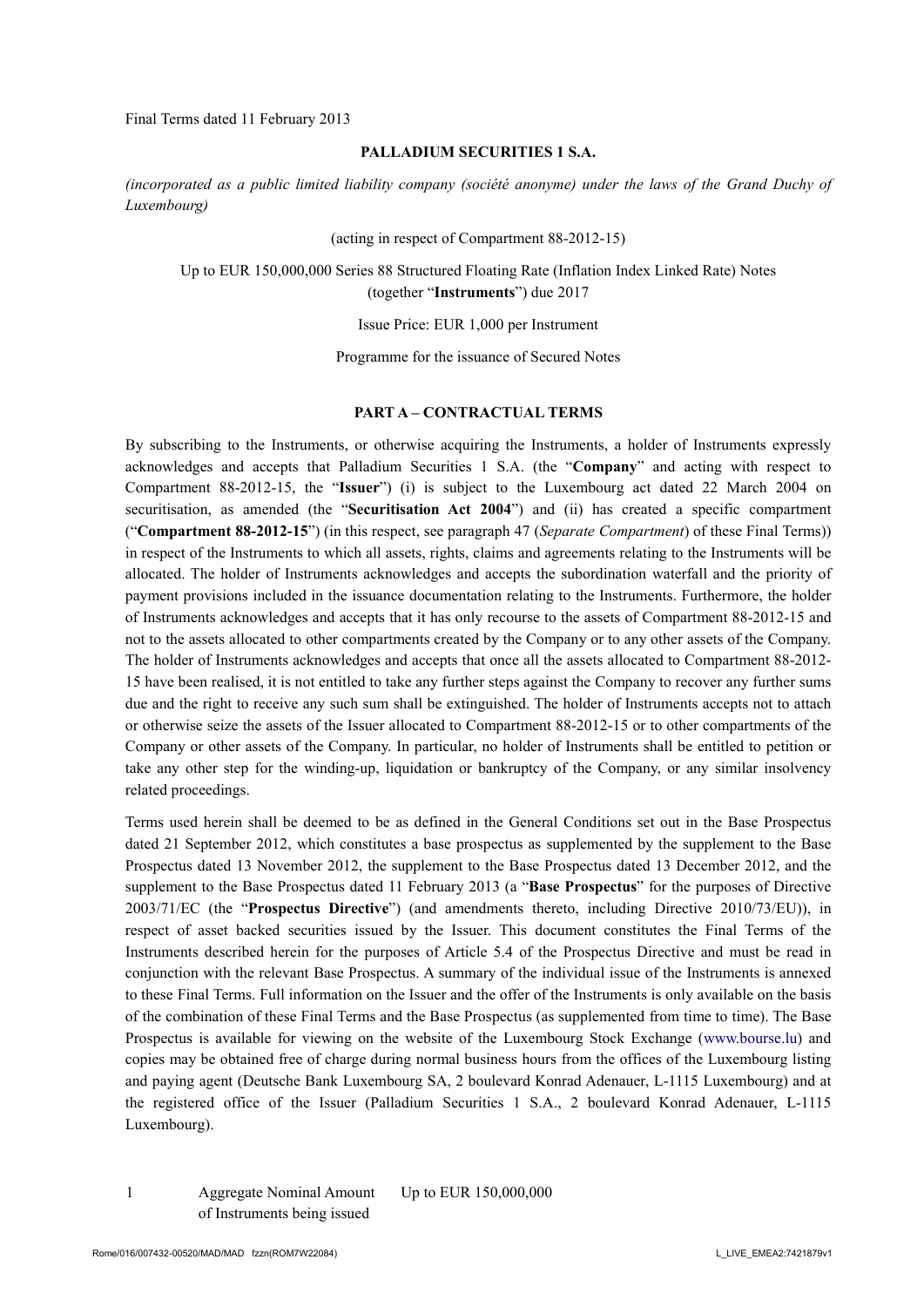|                |                        | and (if different) Aggregate<br>Nominal Amount of<br>Instruments being admitted<br>to trading: |                                                                                                                     |
|----------------|------------------------|------------------------------------------------------------------------------------------------|---------------------------------------------------------------------------------------------------------------------|
| $\overline{2}$ |                        | Specified Denomination:                                                                        | <b>EUR 1,000</b>                                                                                                    |
| 3              |                        | Series Number:                                                                                 | 88                                                                                                                  |
| 4              |                        | Specified Currency or<br>Currencies:                                                           | Euro ("euro", "EUR"," $\varepsilon$ ").                                                                             |
| 5              |                        | Issue Price:                                                                                   | EUR 1,000 per Instrument                                                                                            |
| 6              |                        | Calculation Amount per<br>Instrument:                                                          | <b>EUR 1,000</b>                                                                                                    |
| 7              | (i)                    | Issue Date:                                                                                    | 15 February 2013                                                                                                    |
|                | (ii)                   | Primary Market End<br>Date:                                                                    | 12 February 2013 or, if such day is not a Business Day, the first<br>succeeding Business Day                        |
| 8              | (i)                    | <b>Collateral Maturity</b><br>Postponement<br>Adjustment:                                      | Not Applicable – the Maturity Date is specified in paragraph $8(ii)$<br>below                                       |
|                | (ii)                   | <b>Maturity Date:</b>                                                                          | The Interest Payment Date falling in March 2017                                                                     |
| 9              | <b>Interest Basis:</b> |                                                                                                | Eur - Excluding Tobacco-Non-revised Consumer Price Index<br><b>Floating Rate</b>                                    |
| 10             |                        | Change of Interest Basis:                                                                      | Not Applicable – the method of determining the Interest will not<br>change on a specified Interest Rate Switch Date |
|                |                        | Interest Rate Switch Date(s):                                                                  | Not Applicable                                                                                                      |
| 11             |                        | Authorisation                                                                                  | The issue of the Instruments has been authorised by the board of<br>directors of the Issuer on 12 December 2012.    |

## **Provisions Relating to Interest**

| 12 |      | Type of Interest:                                                             | <b>Structured Floating Rate</b>                                                                                                                                                                               |  |  |  |
|----|------|-------------------------------------------------------------------------------|---------------------------------------------------------------------------------------------------------------------------------------------------------------------------------------------------------------|--|--|--|
|    | (i)  | Interest Rate:                                                                | The sum of (a) the Relevant Rate and (b) the Margin, subject to a<br>Minimum Interest Rate                                                                                                                    |  |  |  |
|    | (ii) | Specified<br>Period(s)/Interest<br>Payment<br>Dates/Specified<br>Duration:    | The Interest Payment Dates are 7 March 2014 and thereafter 7<br>March in each year up to and including the Maturity Date or, if<br>any such day is not a Payment Day, the next following Payment<br>Day.      |  |  |  |
|    |      | Accrual<br>(iii) Interest<br>Dates(s):                                        | The Interest Accrual Dates shall be 7 March 2014 and thereafter 7<br>March in each year up to and including the Maturity Date or, if<br>any such day is not a Payment Day, the next following Payment<br>Day. |  |  |  |
|    |      | calculation<br>(iv) Interest<br>method for short or long<br>Interest Periods: | The applicable Relevant Rate on the Interest Determination Date                                                                                                                                               |  |  |  |
|    | (v)  | <b>Business</b><br>Day<br>Convention:                                         | Following Business Day Convention                                                                                                                                                                             |  |  |  |
|    | (vi) | Business Day(s):                                                              | London, Luxembourg and TARGET2                                                                                                                                                                                |  |  |  |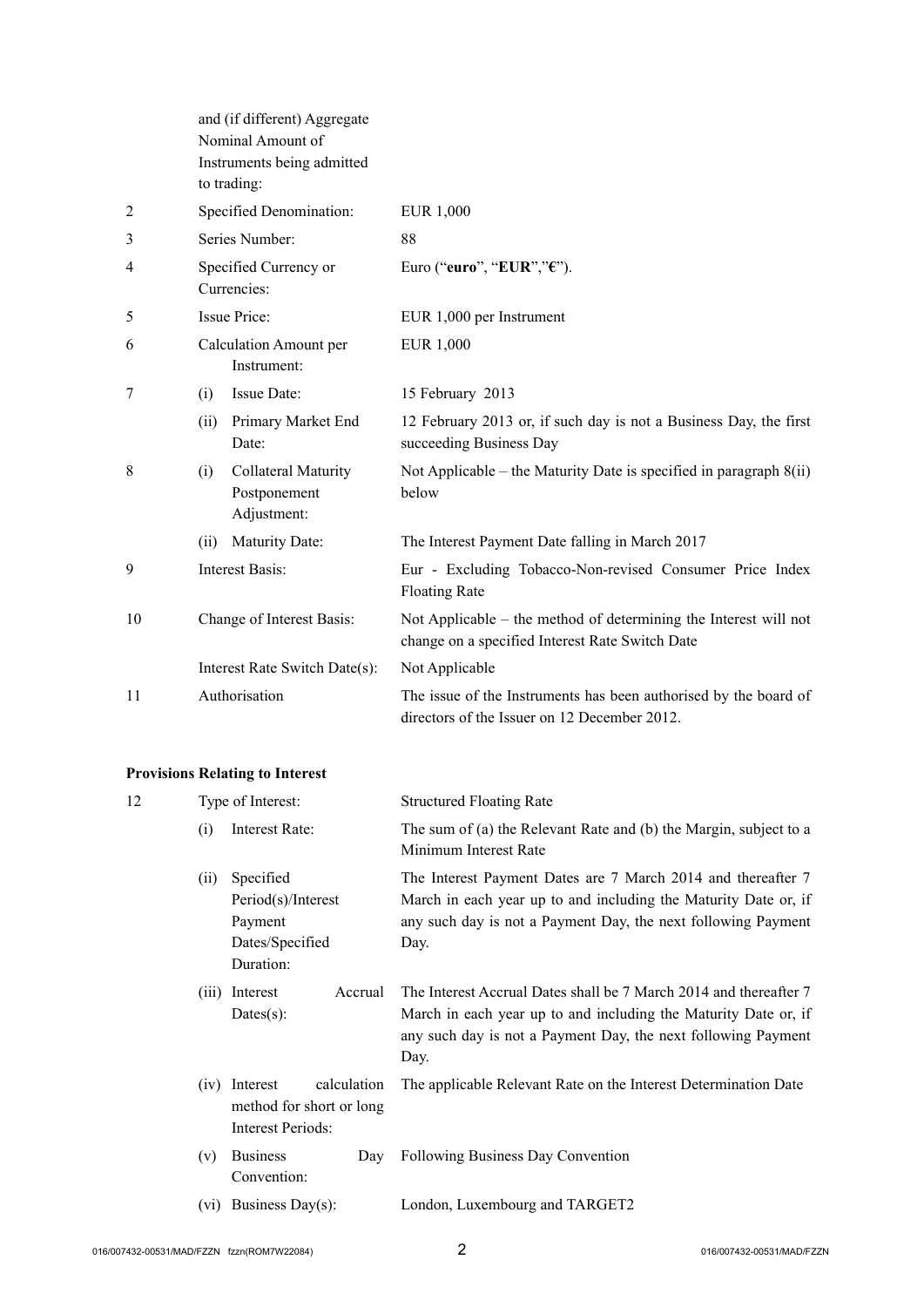|    | (vii) Relevant<br>Financial London<br>Centre:           |                                                                                                                                                                                                                                                                                                                                                                                                                 |  |  |  |
|----|---------------------------------------------------------|-----------------------------------------------------------------------------------------------------------------------------------------------------------------------------------------------------------------------------------------------------------------------------------------------------------------------------------------------------------------------------------------------------------------|--|--|--|
|    | (viii) Margin(s):                                       | 0 per cent. per annum                                                                                                                                                                                                                                                                                                                                                                                           |  |  |  |
|    | (ix) Relevant Rate:                                     | Structured Floating Rate - as per sub-paragraph (xiii)                                                                                                                                                                                                                                                                                                                                                          |  |  |  |
|    | <b>Benchmark Rate:</b><br>(x)                           | Not Applicable                                                                                                                                                                                                                                                                                                                                                                                                  |  |  |  |
|    | (xi) Method of determining<br>Relevant Rate:            | <b>Inflation Rate Determination</b>                                                                                                                                                                                                                                                                                                                                                                             |  |  |  |
|    | (xii) Interest<br>Component<br>Adjustment:              | Not Applicable                                                                                                                                                                                                                                                                                                                                                                                                  |  |  |  |
|    | (xiii) Structured<br>Floating<br>Rate:                  | The "Structured Floating Rate (Leverage Factor)" applies<br>whereby the Interest Rate will be multiplied by a Leverage Factor<br>of 110 per cent.                                                                                                                                                                                                                                                               |  |  |  |
|    |                                                         | The "Structured Floating Rate (Inflation Index Linked Rate)"<br>shall apply whereby the Inflation Rate in respect of an Interest<br>Period shall be the amount determined by the Calculation Agent<br>to be equal to (a) the Second Index Level divided by the First<br>Index Level minus (b) 1, subject to minimum of zero and the<br>Index is the EUR - Excluding Tobacco-Non-revised Consumer<br>Price Index |  |  |  |
|    | (xiv) Minimum Interest Rate:                            | The Minimum Interest Rate is 0 per cent. per annum<br>Not Applicable                                                                                                                                                                                                                                                                                                                                            |  |  |  |
|    | (xv) Maximum Interest Rate:                             |                                                                                                                                                                                                                                                                                                                                                                                                                 |  |  |  |
|    | (xvi) Day Count Fraction:                               | 30/360                                                                                                                                                                                                                                                                                                                                                                                                          |  |  |  |
|    | Interest<br>(xvii)<br>Determination Date(s):            | The Interest Determination Date in respect of each Interest Period<br>is the last day of each Interest Period                                                                                                                                                                                                                                                                                                   |  |  |  |
|    | (xviii) Banking Days:                                   | London, Luxembourg and TARGET2                                                                                                                                                                                                                                                                                                                                                                                  |  |  |  |
|    | (xix) Index Sponsor:                                    | Statistical Office<br>the<br>The<br>of<br>European<br>Communities<br>("EUROSTAT") who publishes the index performance on<br>http://epp.eurostat.ec.europa.eu/portal/page/portal/eurostat/home/<br>which can also be found on Bloomberg (CPXTEMU Index).                                                                                                                                                         |  |  |  |
|    | $(xx)$ First<br>Index<br>Level<br>Month:                | The month falling 15 months prior to the month in which the<br>relevant Interest Period ends                                                                                                                                                                                                                                                                                                                    |  |  |  |
|    | (xxi) Second<br>Index<br>Level<br>Month:                | The month falling 3 months prior to the month in which the<br>relevant Interest Period ends                                                                                                                                                                                                                                                                                                                     |  |  |  |
|    | Related Bond:<br>(xxii)                                 | Not Applicable                                                                                                                                                                                                                                                                                                                                                                                                  |  |  |  |
|    | <b>Provisions Relating to Redemption</b>                |                                                                                                                                                                                                                                                                                                                                                                                                                 |  |  |  |
| 13 | Issuer Call Option:                                     | Not Applicable – The Issuer is not entitled to call the Instruments<br>early                                                                                                                                                                                                                                                                                                                                    |  |  |  |
| 14 | Collateral Put/Call<br>Redemption:                      | Not Applicable – The Collateral Obligor has no option to redeem<br>the Collateral in accordance with its terms.                                                                                                                                                                                                                                                                                                 |  |  |  |
| 15 | Early Redemption on<br><b>Cessation of Publication:</b> | Not Applicable                                                                                                                                                                                                                                                                                                                                                                                                  |  |  |  |
| 16 | Early Termination Amount:                               |                                                                                                                                                                                                                                                                                                                                                                                                                 |  |  |  |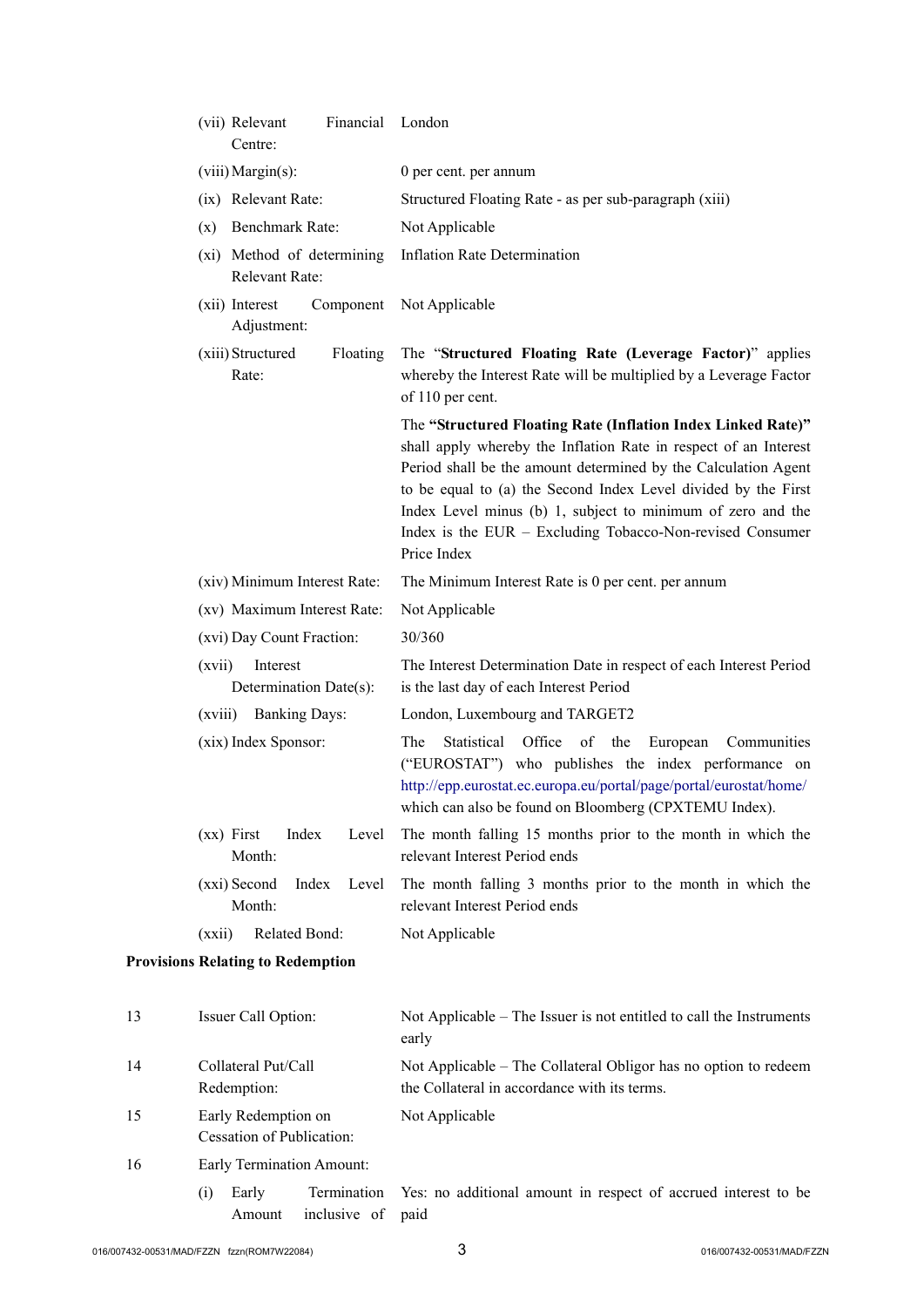accrued interest:

|    | Early<br>Termination<br>(i) | The Interest Rate shall be calculated in accordance with General                                                                                                                                                                                                                                   |
|----|-----------------------------|----------------------------------------------------------------------------------------------------------------------------------------------------------------------------------------------------------------------------------------------------------------------------------------------------|
|    | Interest                    | Condition $5.5.3(B)$                                                                                                                                                                                                                                                                               |
|    | Period:                     |                                                                                                                                                                                                                                                                                                    |
| 17 | Collateral<br>Period:       | Matched Grace Applicable – The Grace Period will be 7 days (in the case of<br>principal) or 14 days (in the case of interest), which is equal to<br>the grace periods applicable to the payment of principal and<br>interest due in respect of the Collateral before a default may be<br>declared. |

## **Provisions Relating to Series Assets**

| 18 | (i) | Collateral:                                                                           |                                                                                                                                                                                                                                                                                                                                                                                   |
|----|-----|---------------------------------------------------------------------------------------|-----------------------------------------------------------------------------------------------------------------------------------------------------------------------------------------------------------------------------------------------------------------------------------------------------------------------------------------------------------------------------------|
|    |     | - Collateral Obligor<br>(full legal name,<br>registered address):                     | Unicredit SpA<br>Via Alessandro Specchi 16<br>00186 Rome<br>Italy                                                                                                                                                                                                                                                                                                                 |
|    |     | - Rating of the<br>Collateral Obligor (by<br>specified Rating<br>Agency(ies))         | Baa2 by Moody's<br>BBB+ by S&P<br>A- by Fitch                                                                                                                                                                                                                                                                                                                                     |
|    |     | - Country of<br>incorporation of the<br>Collateral Obligor:                           | Italy                                                                                                                                                                                                                                                                                                                                                                             |
|    |     | - Nature of Business:                                                                 | The Collateral Obligor attracts deposits and offers commercial<br>banking services. The Collateral Obligor offers consumer credit,<br>mortgages, life insurance, business loan, investment banking,<br>asset management, and other services. The Collateral Obligor<br>operates worldwide.                                                                                        |
|    |     |                                                                                       | Further information on the Collateral Obligor can be found on its<br>website: http://www.unicreditgroup.eu                                                                                                                                                                                                                                                                        |
|    |     | - Market on which the<br>Collateral Obligor has<br>securities admitted to<br>trading: | The Collateral Obligor has financial instruments listed on the<br>regulated market of the Borsa Italiana SpA.                                                                                                                                                                                                                                                                     |
|    |     | - Legal Nature of the<br>Collateral:                                                  | The Collateral (ISIN: XS0754588787) will comprise debt<br>securities. The Collateral is in bearer form. Such debt securities<br>are of a type which in normal market conditions may be readily<br>realised in the international capital markets, if necessary by or on<br>behalf of the Trustee in a situation where the security for the<br>Instruments is realised or enforced. |
|    |     |                                                                                       | The Collateral is a senior unsecured debt obligation of the<br>Collateral Obligor.                                                                                                                                                                                                                                                                                                |
|    |     | - Regular Payments on<br>the Collateral and<br>Currency:                              | Interest on the Collateral is 4.875 per cent. per annum payable by<br>the Collateral Obligor on 7 March in each year. The Collateral<br>shall be repaid by the Collateral Obligor on the maturity date of<br>the Collateral at its nominal amount.                                                                                                                                |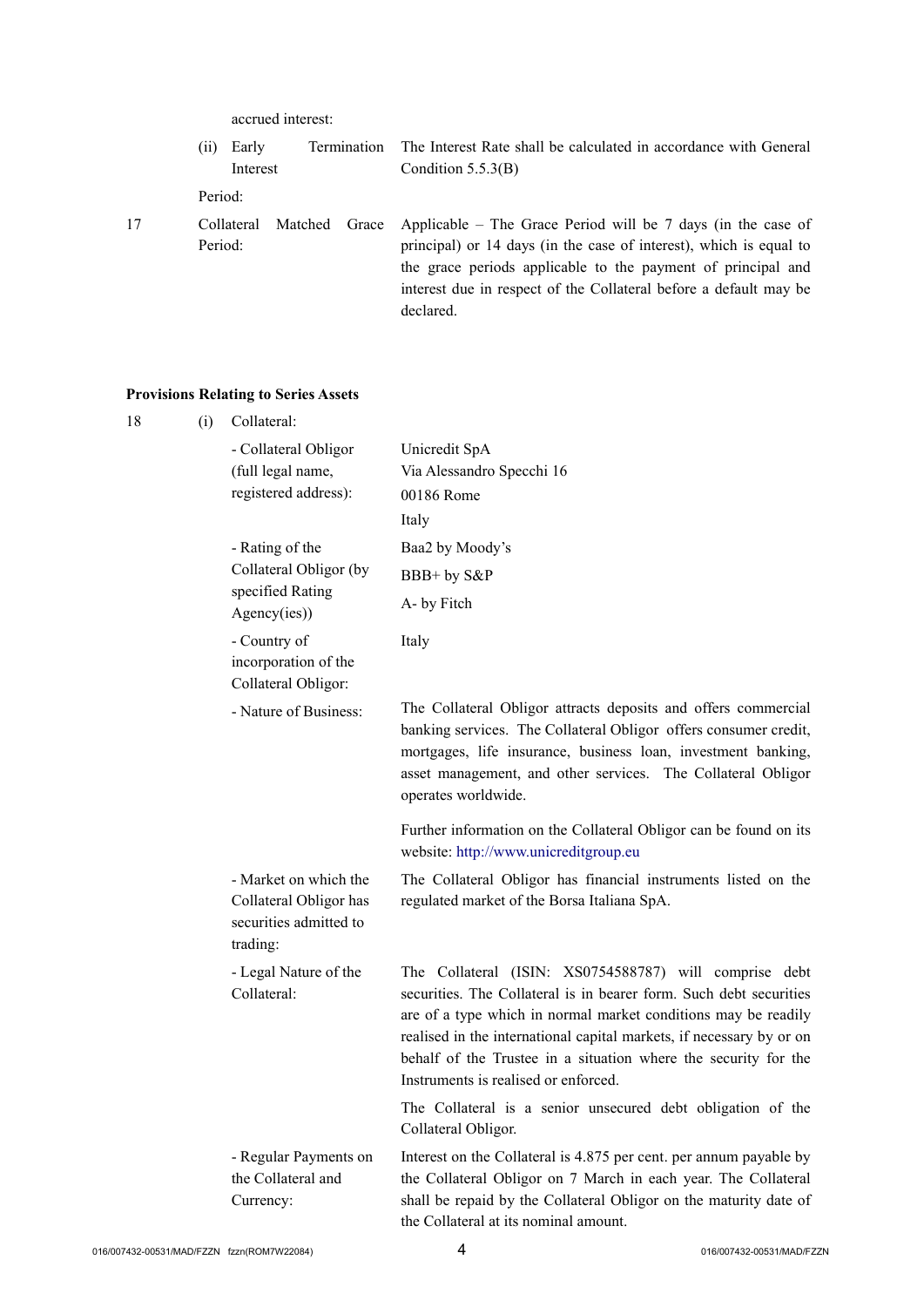|      |                                                                                                                                                                    | The Collateral is denominated in euro.                                                                                                                                                                                                                                                                                                                                                                                       |
|------|--------------------------------------------------------------------------------------------------------------------------------------------------------------------|------------------------------------------------------------------------------------------------------------------------------------------------------------------------------------------------------------------------------------------------------------------------------------------------------------------------------------------------------------------------------------------------------------------------------|
|      | - Issue Date of the<br>Collateral                                                                                                                                  | 7 March 2012                                                                                                                                                                                                                                                                                                                                                                                                                 |
|      | - Maturity Date or<br>Expiry Date of<br>Collateral:                                                                                                                | 7 March 2017                                                                                                                                                                                                                                                                                                                                                                                                                 |
|      | - Amount of Collateral:                                                                                                                                            | A nominal amount equal to the Aggregate Nominal Amount of<br>the Instruments. The ratio between the amount of Collateral and<br>the principal amount of the Instruments is $1/1$ .                                                                                                                                                                                                                                           |
|      | - Overall Issue Size of<br>the Collateral:                                                                                                                         | EUR 1,500,000,000                                                                                                                                                                                                                                                                                                                                                                                                            |
|      | - Date of transfer of the<br>Collateral                                                                                                                            | 15 February 2013                                                                                                                                                                                                                                                                                                                                                                                                             |
|      | - Method of creation of<br>the Collateral                                                                                                                          | The Collateral was issued by the Collateral Obligor in the normal<br>course of its business.                                                                                                                                                                                                                                                                                                                                 |
|      | - Material relationships<br>between the Issuer and<br>any Collateral Obligor:                                                                                      | Not Applicable, there are no material relationships between the<br>Issuer and any Collateral Obligor                                                                                                                                                                                                                                                                                                                         |
|      | - Description of the<br>Collateral, if the<br>Collateral comprises<br>equity securities that are<br>admitted to trading on a<br>regulated or equivalent<br>market: | Not Applicable, the Collateral does not comprise equity securities                                                                                                                                                                                                                                                                                                                                                           |
|      | - Governing law of the<br>Collateral:                                                                                                                              | English                                                                                                                                                                                                                                                                                                                                                                                                                      |
| (ii) | Series Assets:                                                                                                                                                     | Collateral                                                                                                                                                                                                                                                                                                                                                                                                                   |
|      |                                                                                                                                                                    | Issuer's rights under Hedging Agreement dated Issue Date                                                                                                                                                                                                                                                                                                                                                                     |
|      | - Originator of the Collateral:                                                                                                                                    | Deutsche Bank AG, London Branch, which is the London branch<br>of Deutsche Bank Aktiengesellschaft ("DB AG").                                                                                                                                                                                                                                                                                                                |
|      |                                                                                                                                                                    | Deutsche Bank AG, London Branch's address is Winchester<br>House, 1 Great Winchester Street, London EC2N 2DB, United<br>Kingdom.                                                                                                                                                                                                                                                                                             |
|      |                                                                                                                                                                    | Deutsche Bank AG, London Branch is an authorised person for<br>the purposes of section 19 of the Financial Services and Markets<br>Act 2000. In the United Kingdom it conducts wholesale banking<br>business and through its Private Wealth Management division it<br>provides holistic wealth management advice and integrated<br>financial solutions for wealthy individuals, their families and<br>selected institutions. |
|      |                                                                                                                                                                    | DB AG is the parent company of a group consisting of banks,<br>capital markets companies, fund management companies, a<br>property finance company, instalment financing companies,<br>research and consultancy companies and other domestic and<br>foreign companies.                                                                                                                                                       |

19 (i) Hedging Agreement: Applicable – the Issuer shall enter into a Hedging Agreement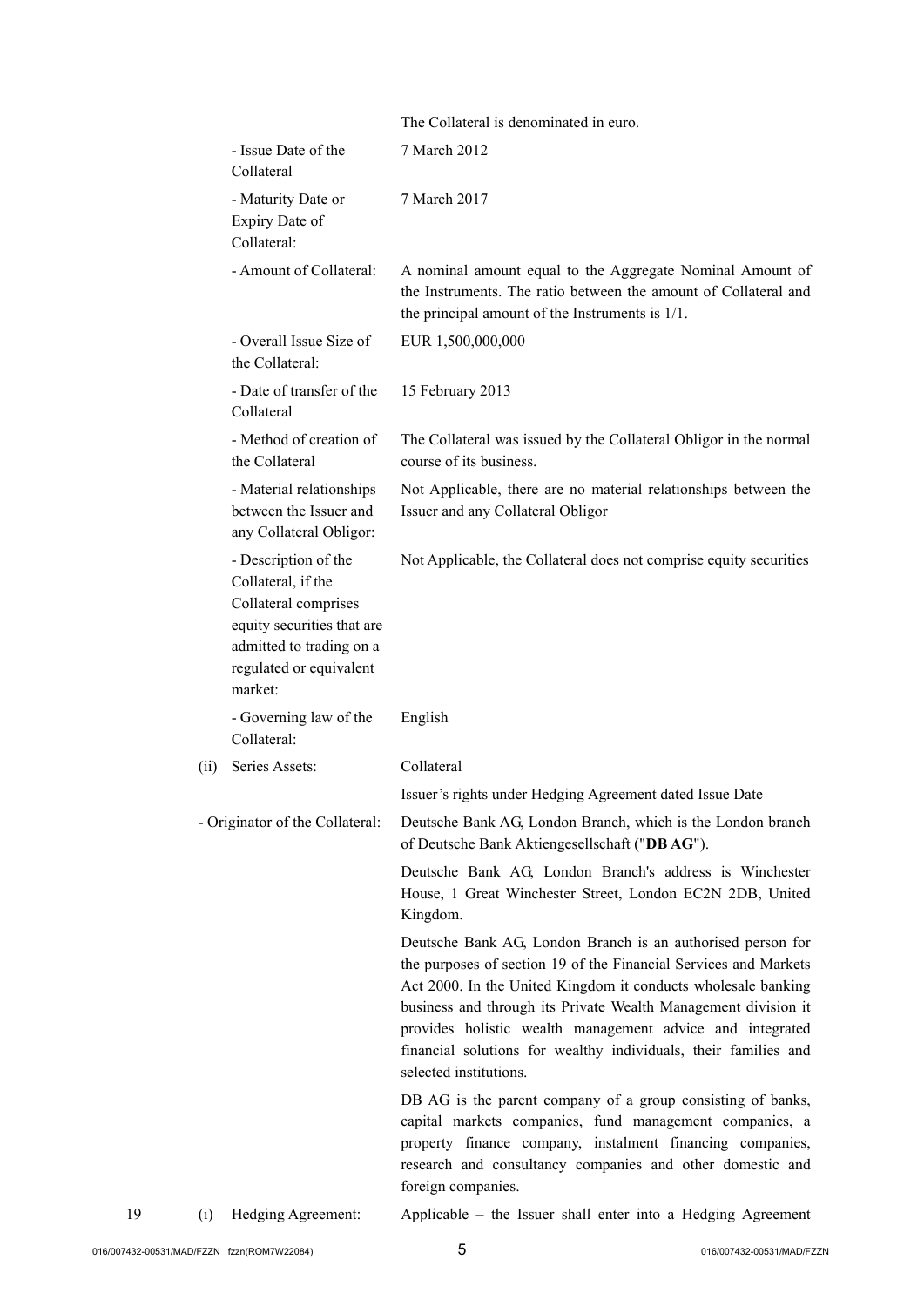|    |                                        | with the Hedging Counterparty in connection with the<br>Instruments                                                                              |
|----|----------------------------------------|--------------------------------------------------------------------------------------------------------------------------------------------------|
|    | Credit Support<br>(11)<br>Document     | Not Applicable – the Issuer will not enter into a Credit Support<br>Document with the Hedging Counterparty in connection with the<br>Instruments |
|    | (iii) Method of Collateral<br>Posting: | Not Applicable – the Issuer will not enter into a Credit Support<br>Document with the Hedging Counterparty in connection with the<br>Instruments |
| 20 | <b>Security Ranking Basis:</b>         | <b>Hedging Counterparty Priority Basis</b>                                                                                                       |

#### **General Provisions Applicable to the Instruments**

| 21 | Form of Instruments: | Temporary Global Instrument exchangeable for a Permanent          |
|----|----------------------|-------------------------------------------------------------------|
|    |                      | Global Instrument, which, in accordance with the terms of that    |
|    |                      | Permanent Global Instrument, is exchangeable for Instruments in   |
|    |                      | definitive form only in the limited circumstances as contemplated |
|    |                      | therein.                                                          |
|    |                      |                                                                   |

#### **Agents and Other Parties**

| 22 | Custodian Account Details: | Euroclear account number 10327 at State Street Bank & Trust |  |  |  |
|----|----------------------------|-------------------------------------------------------------|--|--|--|
|    |                            | Company, 525 Ferry Road, Edinburgh, EH5 2AW.                |  |  |  |

23 Servicer: Deutsche Bank Luxembourg SA

24 Calculation Agent: Deutsche Bank AG, London Branch, which is the London branch of DB AG, is the Calculation Agent. The Calculation Agent's address is Winchester House, 1 Great Winchester Street, London, EC2N 2DB. The Calculation Agent is also the Hedging Counterparty.

> In the United Kingdom Deutsche Bank AG, London Branch conducts wholesale banking business and through its Private Wealth Management division it provides holistic wealth management advice and integrated financial solutions for wealthy individuals, their families and selected institutions.

> DB AG is the parent company of a group consisting of banks, capital markets companies, fund management companies, a property finance company, instalment financing companies, research and consultancy companies and other domestic and foreign companies.

> The objects of DB AG, as laid down in its Articles of Association, include the transaction of all kinds of banking business, the provision of financial and other services and the promotion of international economic relations. DB AG may realise these objectives itself or through subsidiaries and affiliated companies.

*Calculation Agent's Responsibilities*

The Calculation Agent is responsible for making any determination or calculation required to be made by it pursuant to the Conditions and performing such other duties as it may be required to perform pursuant to the Conditions.

*Termination of Appointment of Calculation Agent and Appointment of Successor Calculation Agent*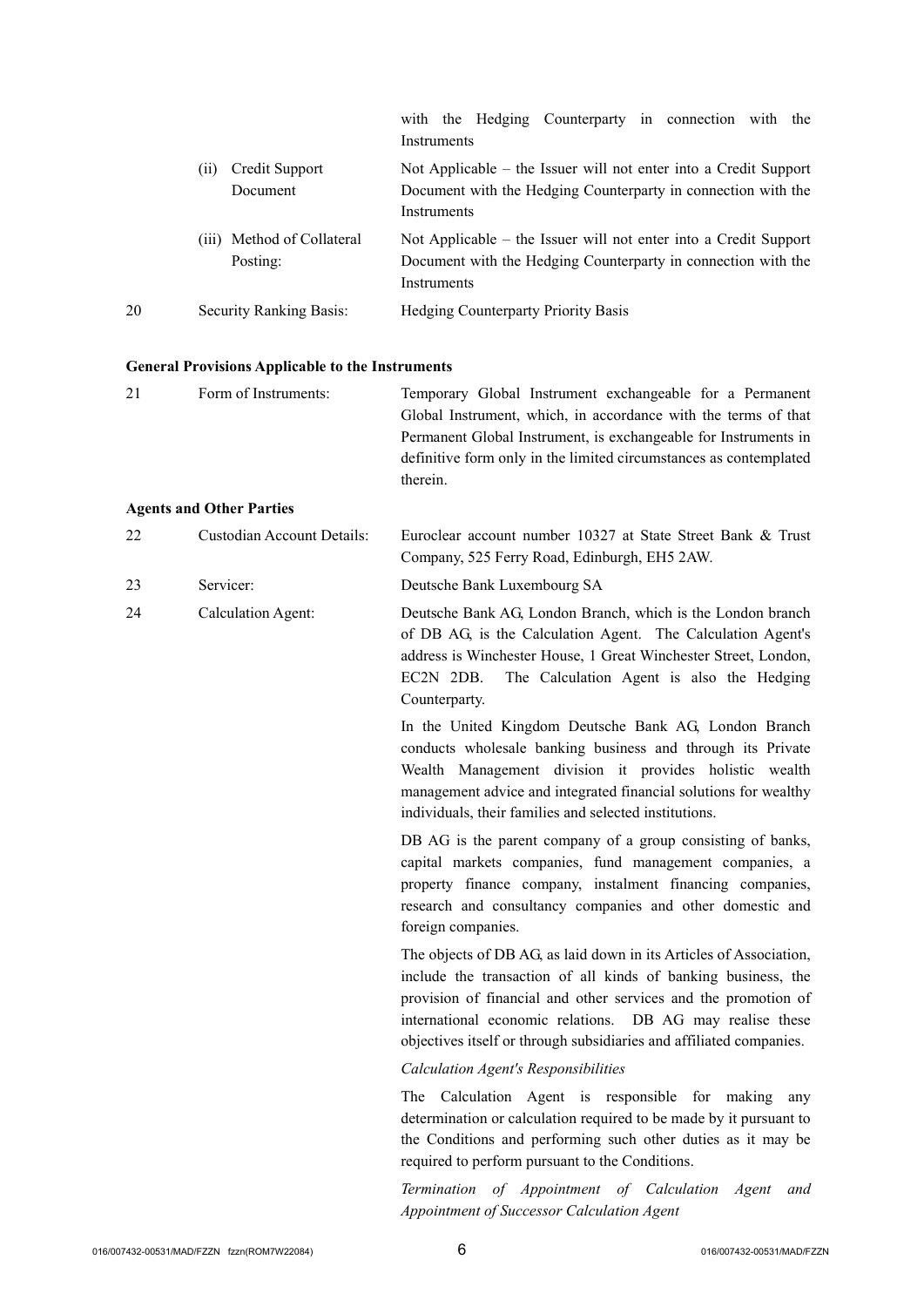|                           |                                            | The appointment of the Calculation Agent will terminate<br>forthwith, <i>inter alia</i> , if the Calculation Agent becomes incapable<br>of acting, or is adjudged bankrupt or insolvent, or files a<br>voluntary petition in bankruptcy.                                                                                                                                                                                                                                                                                                                                                                                                                       |
|---------------------------|--------------------------------------------|----------------------------------------------------------------------------------------------------------------------------------------------------------------------------------------------------------------------------------------------------------------------------------------------------------------------------------------------------------------------------------------------------------------------------------------------------------------------------------------------------------------------------------------------------------------------------------------------------------------------------------------------------------------|
|                           |                                            | The Issuer may appoint a successor Calculation Agent and/or<br>terminate the appointment of any Calculation Agent by giving at<br>least 60 days' notice to that effect provided that no such<br>termination of the appointment of the Calculation Agent shall<br>take effect until a successor Calculation Agent has been<br>appointed.                                                                                                                                                                                                                                                                                                                        |
| 25                        | Paying Agent and Specified<br>Office:      | Deutsche Bank AG, London Branch<br>Winchester House<br>1 Great Winchester Street<br>London EC2N 2DB                                                                                                                                                                                                                                                                                                                                                                                                                                                                                                                                                            |
|                           |                                            | United Kingdom                                                                                                                                                                                                                                                                                                                                                                                                                                                                                                                                                                                                                                                 |
|                           |                                            | Deutsche Bank Luxembourg SA                                                                                                                                                                                                                                                                                                                                                                                                                                                                                                                                                                                                                                    |
|                           |                                            | 2, boulevard Konrad Adenauer<br>L-1115 Luxembourg<br>Luxembourg                                                                                                                                                                                                                                                                                                                                                                                                                                                                                                                                                                                                |
| 26                        | Listing Agent:                             | Deutsche Bank Luxembourg SA<br>2, boulevard Konrad Adenauer<br>L-1115 Luxembourg<br>Luxembourg                                                                                                                                                                                                                                                                                                                                                                                                                                                                                                                                                                 |
| 27                        | Common Depositary and<br>Specified Office: | Deutsche Bank AG, London Branch<br>Winchester House<br>1 Great Winchester Street<br>London EC2N 2DB                                                                                                                                                                                                                                                                                                                                                                                                                                                                                                                                                            |
|                           |                                            | United Kingdom                                                                                                                                                                                                                                                                                                                                                                                                                                                                                                                                                                                                                                                 |
| <b>Distribution</b><br>28 | Application of TEFRA or<br>TEFRA rules:    | TEFRA D restrictions applicable                                                                                                                                                                                                                                                                                                                                                                                                                                                                                                                                                                                                                                |
| 29                        | Total commission and<br>concession:        | Up to 4.00 per cent. of the Aggregate Nominal Amount                                                                                                                                                                                                                                                                                                                                                                                                                                                                                                                                                                                                           |
| <b>Miscellaneous</b>      |                                            |                                                                                                                                                                                                                                                                                                                                                                                                                                                                                                                                                                                                                                                                |
| 30                        | Separate Compartment:                      | A separate compartment has been created by the board of<br>directors of the Company in respect of the Instruments<br>("Compartment 88-2012-15"). Compartment 88-2012-15 is a<br>separate part of the Company's assets and liabilities. The<br>Collateral (relating to the Instruments) is exclusively available to<br>satisfy the rights of the holders of the Instruments (in accordance<br>with the terms and conditions set out in these Final Terms) and<br>the rights of the creditors whose claims have arisen at the<br>occasion of the creation, the operation or the liquidation of<br>Compartment 88-2012-15, as contemplated by articles 5 and 9 of |

the articles of incorporation of the Company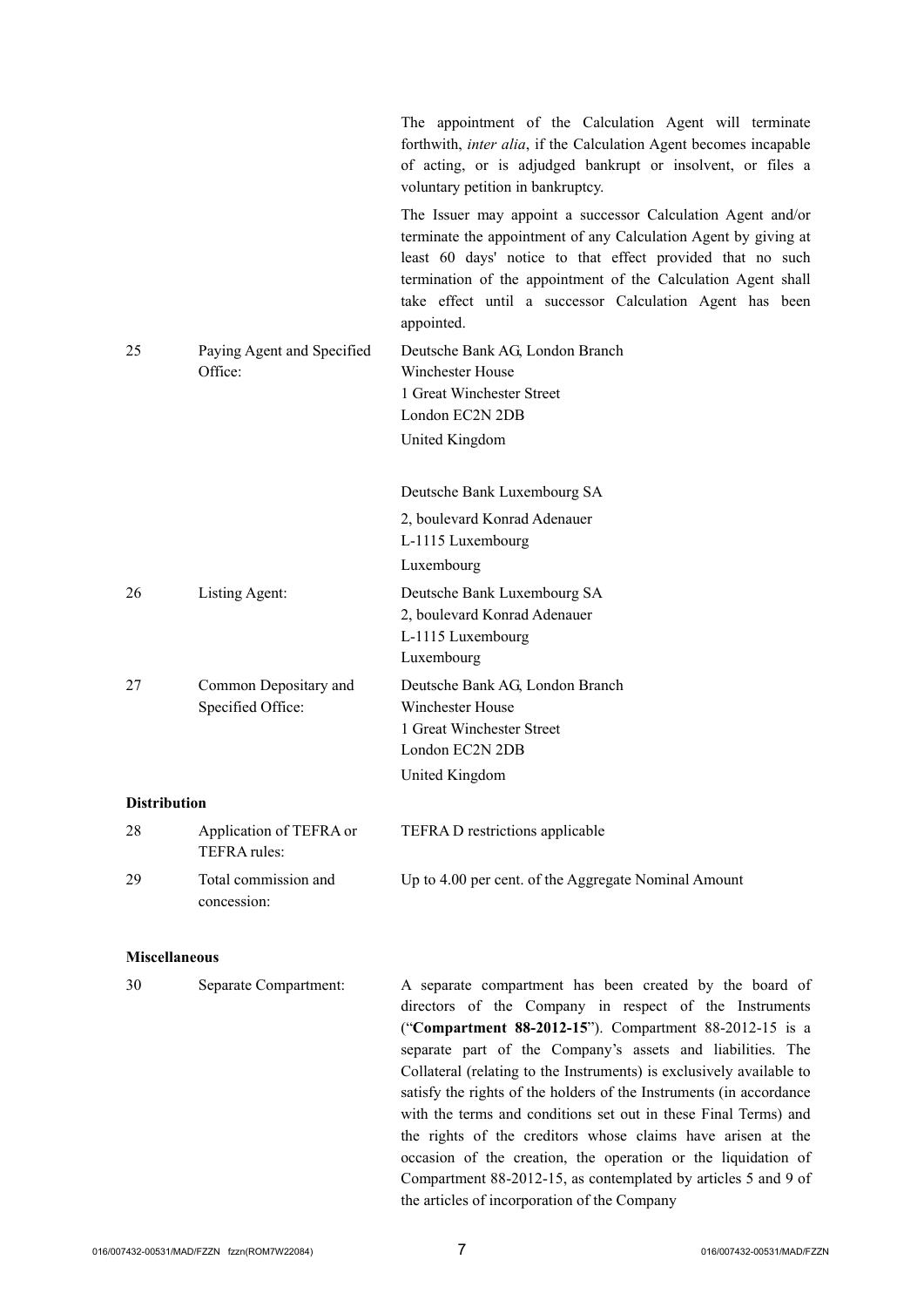| Type of Instruments: | Typical Securities $-$ As of the date of these Final Terms, the            |
|----------------------|----------------------------------------------------------------------------|
|                      | Italian tax regime applying to payments of interest in respect of          |
|                      | the Instruments is governed by legislative Decree No. 239 on the           |
|                      | basis that such Instruments qualify as Typical Securities. As a            |
|                      | consequence, under the provisions of Decree No. 239, payments              |
|                      | of interest in respect of the Instruments may be subject to a              |
|                      | substitute tax <i>(imposta sostitutiva)</i> at the rate of 20 per cent. in |
|                      | the Republic of Italy depending on the circumstances of the                |
|                      | relevant Instrumentsholder. However, in the event that the Italian         |
|                      | fiscal authorities in the future decide that the Instruments no            |
|                      | longer qualify as Typical Securities, the Instruments will instead         |
|                      | qualify as Atypical Securities for Italian tax purposes as more            |
|                      | fully described in the section of the Base Prospectus entitled             |
|                      | "Italian Taxation".                                                        |
|                      |                                                                            |

Signed on behalf of the Issuer:

By: .......................................................

Duly authorised

#### **Underwriting**

Not applicable

### **Secondary Trading**

Deutsche Bank S.p.A. of Piazza del Calendario 3, 20126, Milan, Italy and Finanza & Futuro Banca S.p.A. of Piazza del Calendario 1, 20126, Milan, Italy in their capacity as financial intermediaries, may engage in subsequent resale or final placement of the securities in Italy during the period commencing on 18 December 2012 and ending on 12 February 2013.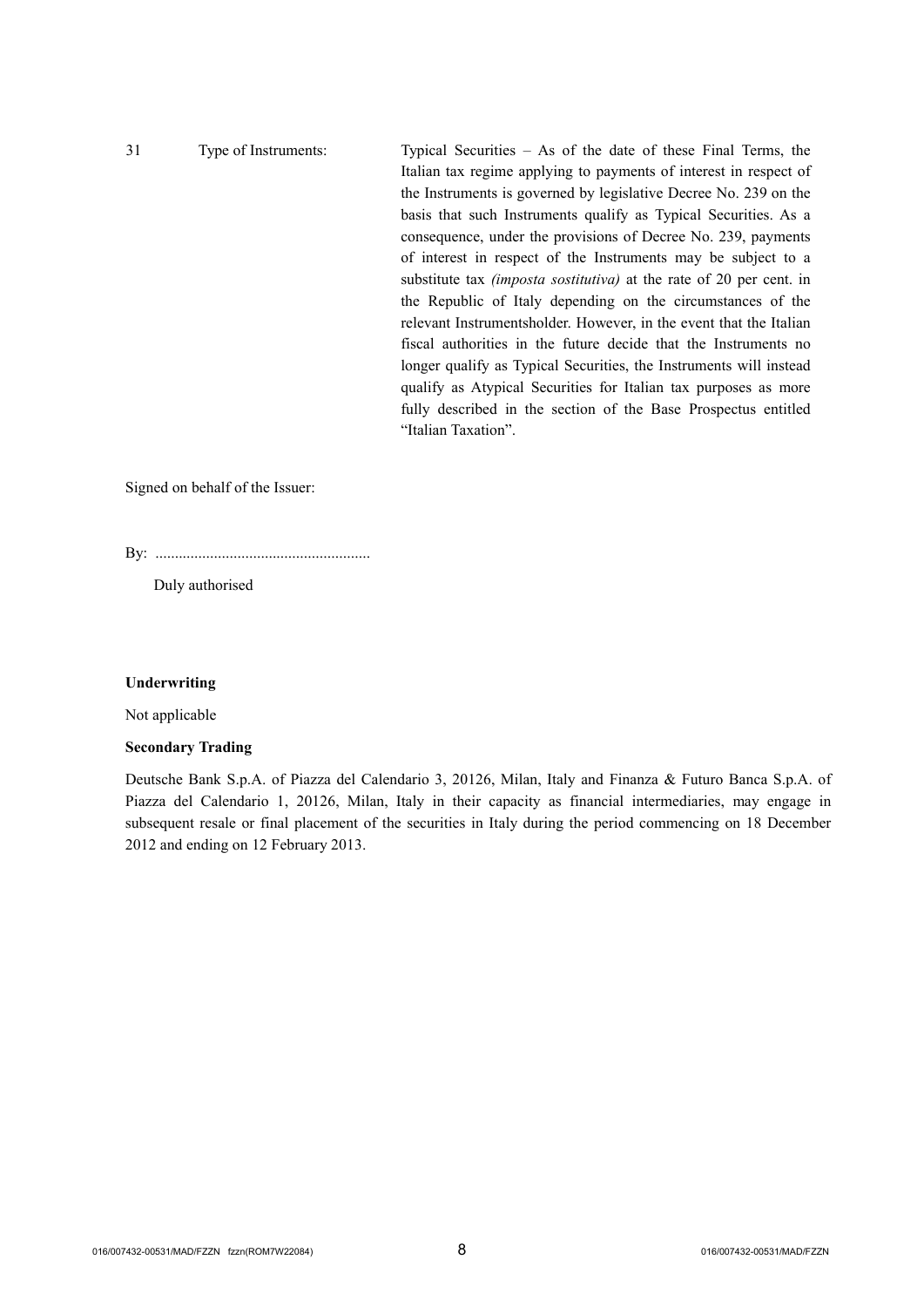## **PART B – OTHER INFORMATION**

| $\mathbf{1}$ |         | <b>Listing and Admission to Trading</b> |                 |                                                                                                                                                                                                                                                                                                                                                                                                                                                                                                          |
|--------------|---------|-----------------------------------------|-----------------|----------------------------------------------------------------------------------------------------------------------------------------------------------------------------------------------------------------------------------------------------------------------------------------------------------------------------------------------------------------------------------------------------------------------------------------------------------------------------------------------------------|
|              | (i)     | Listing:                                |                 | Luxembourg and EuroTLX                                                                                                                                                                                                                                                                                                                                                                                                                                                                                   |
|              |         | Admission to trading:                   |                 | Application is expected to be made for the Instruments to be<br>admitted to trading on the regulated market of the<br>Luxembourg Stock Exchange and the multilateral trading<br>facility EuroTLX (managed by EuroTLX SIM S.p.A.) with<br>effect from the Issue Date or thereabouts.                                                                                                                                                                                                                      |
| 2            |         | <b>Ratings</b>                          |                 |                                                                                                                                                                                                                                                                                                                                                                                                                                                                                                          |
|              | Ratings |                                         | the Issue Date. | The Instruments are expected to be rated on or about the<br>Issue Date by Standard & Poor's Credit Market Services<br>Europe Limited (" $S\&P$ "). The rating of the Instruments on<br>or about the Issue Date will be published on the website of<br>the Luxembourg Stock Exchange (www.bourse.lu) and on<br>the website www.it.investmentprodukte.db.com on or about<br>the Issue Date. No assurance is given that the Instruments<br>will have a particular rating, or any rating at all, on or about |
|              |         |                                         | ranging         | Long-term ratings by S&P are divided into several categories<br>'AAA',<br>reflecting<br>from<br>the<br>strongest<br>creditworthiness, over categories 'AA', 'A', 'BBB', 'BB', 'B'<br>'CCC', 'CC', 'C' to category 'D', reflecting that an obligation<br>is in payment default:                                                                                                                                                                                                                           |
|              |         |                                         |                 | 'AAA' Extremely strong capacity to meet financial<br>commitments. Highest rating.                                                                                                                                                                                                                                                                                                                                                                                                                        |
|              |         |                                         | 'AA'            | Very strong capacity to meet financial<br>commitments.                                                                                                                                                                                                                                                                                                                                                                                                                                                   |
|              |         |                                         | A               | Strong capacity to meet financial commitments, but<br>somewhat<br>susceptible<br>to<br>adverse<br>economic<br>conditions and changes in circumstances.                                                                                                                                                                                                                                                                                                                                                   |
|              |         |                                         | 'BBB'           | Adequate capacity to meet financial commitments,<br>but more subject to adverse economic conditions.                                                                                                                                                                                                                                                                                                                                                                                                     |
|              |         |                                         |                 | 'BBB-' Considered lowest investment grade by market<br>participants.                                                                                                                                                                                                                                                                                                                                                                                                                                     |
|              |         |                                         | $B^+$           | Considered highest speculative grade by market<br>participants                                                                                                                                                                                                                                                                                                                                                                                                                                           |
|              |         |                                         | $B^{\prime}$    | Less vulnerable in the near-term but faces major<br>ongoing uncertainties to adverse business, financial<br>and economic conditions.                                                                                                                                                                                                                                                                                                                                                                     |
|              |         |                                         | $\mathbf{B}$    | More vulnerable to adverse business, financial and<br>economic conditions but currently has the capacity<br>to meet financial commitments.                                                                                                                                                                                                                                                                                                                                                               |
|              |         |                                         | 'CCC'           | Currently vulnerable and dependent on favorable<br>business, financial and economic conditions to meet<br>financial commitments.                                                                                                                                                                                                                                                                                                                                                                         |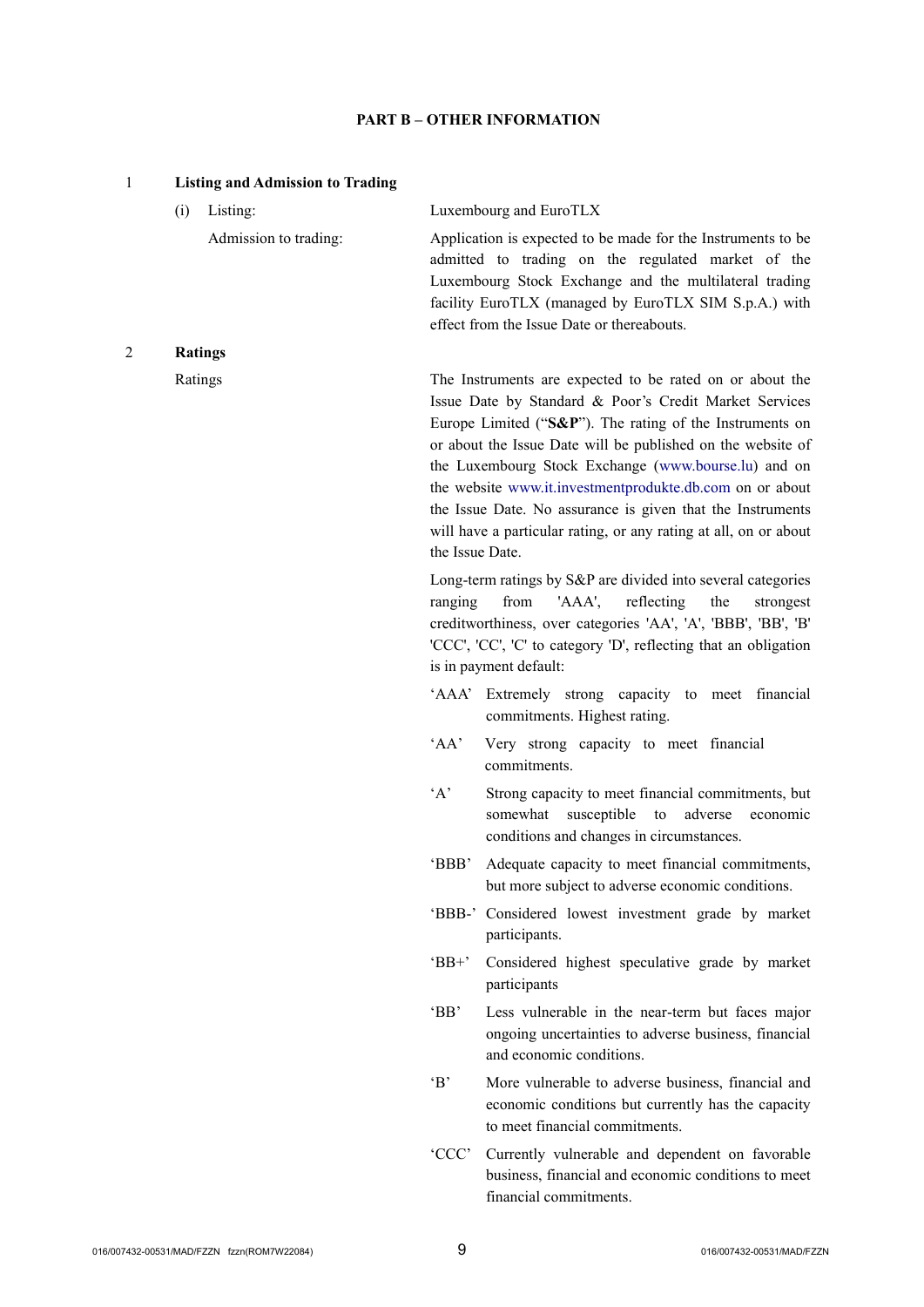'CC' Currently highly vulnerable.

- 'C' A bankruptcy petition has been filed or similar action taken, but payments of financial commitments are continued.
- 'D' Payments default on financial commitments.

The ratings from 'AA' to 'CCC' may be modified by the addition of a plus  $(+)$  or minus  $(')$  sign to show relative standing within the major rating categories. S&P does not modify the rating of 'AAA' by a plus or a minus sign.

S&P is established in the European Union and registered under Regulation (EC) No 1060/2009.

### 3 **Notification**

The CSSF has provided Commissione Nazionale per le Società e la Borsa, the competent authority in the Republic of Italy with a certificate of approval attesting that the Base Prospectus has been drawn up in accordance with the Prospectus Directive.

#### 4 **Interests of Natural and Legal Persons involved in the Issue**

Save for any fees payable to the Arranger and the Distributors, so far as the Issuer is aware, no person involved in the issue of the Instruments has an interest material to the offer.

#### 5 **Estimated Net Proceeds and Total Expenses**

| (i) Estimated net proceeds:    | Up to EUR 150,000,000                             |
|--------------------------------|---------------------------------------------------|
| $(i)$ Fetimated total expenses | The expenses related to the issue will be paid by |

(ii) Estimated total expenses: The expenses related to the issue will be paid by the Arranger.

## 6 **Historic Interest Rates**

Details of the past and further performance of the EUR – Excluding Tobacco-Non-revised Consumer Price Index and its volatility can be obtained from the website of the Index Sponsor [\(http://epp.eurostat.ec.europa.eu/portal/page/portal/eurostat/home/\)](http://epp.eurostat.ec.europa.eu/portal/page/portal/eurostat/home/) and Bloomberg (CPXTEMU Index).

## 7 **Operational Information**

| (i) | <b>ISIN</b> Code:                                                 | XS0856333769                                          |
|-----|-------------------------------------------------------------------|-------------------------------------------------------|
| (i) | Common Code:                                                      | 085633376                                             |
|     | (iii) Clearing Agent:                                             | Euroclear Bank SA/N.V. and/or Clearstream, Luxembourg |
|     | (iv) Delivery:                                                    | Delivery free of payment                              |
| (v) | Names and addresses of<br>additional Paying Agent(s)<br>(if any): | Not Applicable                                        |

#### 8 **Terms and Conditions of the Offer**

(i) Total amount of the issue /offer: The Issuer will in its sole discretion determine the final amount of the Instruments to be issued (which will be dependent on the outcome of the offer), up to a limit of EUR 150,000,000. The precise Aggregate Nominal Amount of Instruments to be issued will be published on the website of the Luxembourg Stock Exchange ([www.bourse.lu\)](http://www.bourse.lu/) and on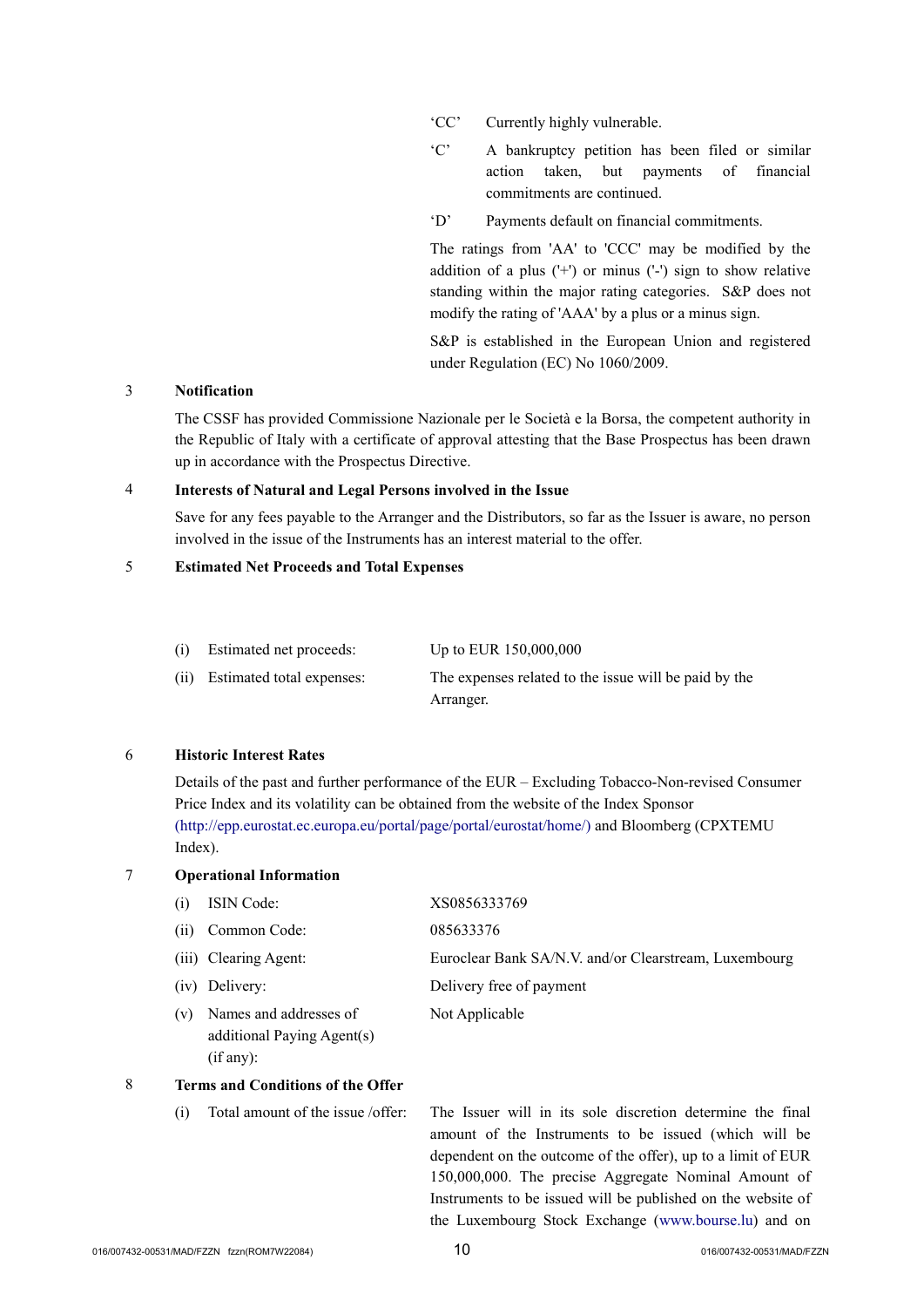the website [www.it.investmentprodukte.db.com](http://www.it.investmentprodukte.db.com/) on or around the Issue Date. Notice of the precise Aggregate Nominal Amount of Instruments to be issued will also be given to the **CSSF.** 

The maximum allocation of Instruments will be subject only

ends on 12 February 2013 (the "**Primary Market End Date**"). The Issuer reserves the right for any reason to reduce

The Issuer reserves the right for any reason to cancel the

to availability at the time of the application.

the number of Instruments offered.

issuance of Instruments.

- (ii) Maximum subscription amount/number of Instruments:
- (iii) Subscription/Offering Period: The offer of the Instruments starts on 18 December 2012 and
- (iv) Cancellation of the issuance of Instruments:

Notice of such cancellation of the issuance of the Instruments will be made to investors by means of a notice published on the website of the Luxembourg Stock Exchange ([www.bourse.lu\)](http://www.bourse.lu/), on the website [www.it.investmentprodukte.db.com](http://www.it.investmentprodukte.db.com/) and in accordance with the relevant Distributor's usual procedures.

(v) Early closing of the subscription of the Instruments: The Issuer reserves the right for any reason to close the Subscription/Offering Period early. If the aggregate subscription of the Instruments at any time on any business day prior to the Primary Market End Date reaches EUR 150,000,000, the Issuer will close the subscription of the Instruments at such time on such business day, without prior notification.

> Notice of early closure will be made to investors by means of a notice published on the website of the Luxembourg Stock Exchange ([www.bourse.lu\)](http://www.bourse.lu/), on the website [www.it.investmentprodukte.db.com](http://www.it.investmentprodukte.db.com/) and in accordance with the relevant Distributor's usual procedures.

- (vi) Conditions to which the offer is subject: Offers of the Instruments are conditional on their issue. The Issuer will in its sole discretion determine the final amount of Instruments issued up to a limit of EUR 150,000,000. The final amount that is issued on the Issue Date will be listed on the Official List of the Luxembourg Stock Exchange. Instruments will be allotted subject to availability in the order of receipt of investors' applications. The final Aggregate Nominal Amount of the Instruments issued will be determined by the Issuer in light of prevailing market conditions, and in its sole and absolute discretion depending on the number of Instruments which have been agreed to be purchased as of the Primary Market End Date.
- (vii) Description of the application process: The offer will be open during the Subscription/Offering Period. Applications for the Instruments can be made in the Republic of Italy at participating branches of Deutsche Bank S.p.A. of Piazza del Calendario 3, 20126, Milan, Italy and Finanza & Futuro Banca S.p.A. of Piazza del Calendario 1, 20126, Milan, Italy (each a **Distributor** and together with any other entities appointed as a distributor in respect of the Instruments during the Subscription/Offering Period, the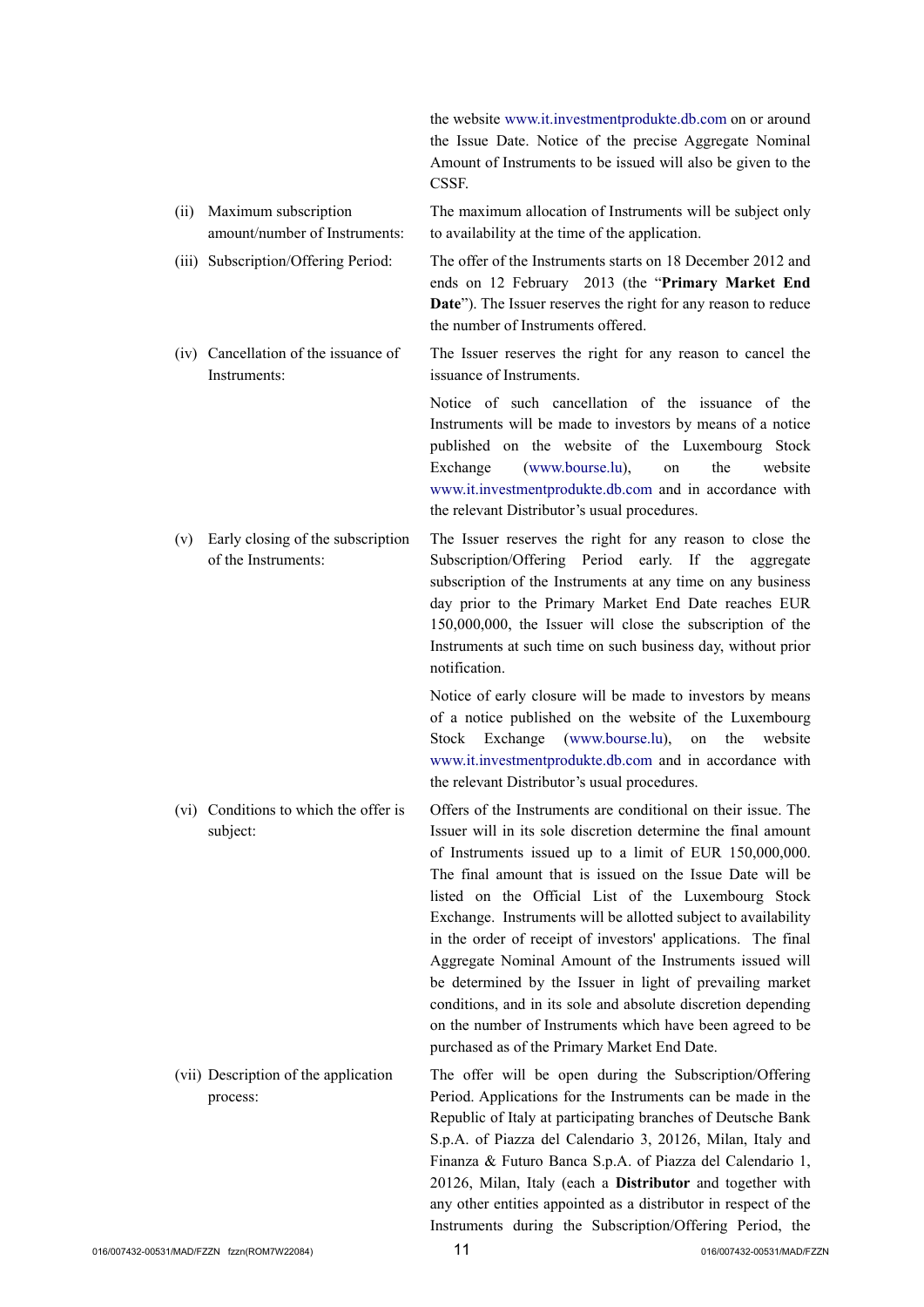**Distributors**). Applications will be in accordance with the relevant Distributor's usual procedures, notified to investors by the relevant Distributor. Amendments to the terms of the offer during the Subscription/Offering Period will be notified to investors by means of a notice published on the website of the Luxembourg Stock Exchange ([www.bourse.lu\)](http://www.bourse.lu/), on the website [www.it.investmentprodukte.db.com](http://www.it.investmentprodukte.db.com/) and in accordance with the relevant Distributor's usual procedures or, if required, by means of a supplement duly approved and published in accordance with applicable laws and regulations. Prospective investors will not be required to enter into any contractual arrangements directly with the Issuer relating to the subscription for the Instruments.

- (viii)Details of the possibility to reduce subscriptions and manner for refunding excess amount paid by applicants:
- (ix) Details of the method and time limits for paying up and delivering the Instruments:
- (x) Manner in and date on which results of the offer are to be made public:

- (xi) Non-exempt Offer/ Public Offer Jurisdictions:
- (xii) Process for notification to applicants of the amount allotted and indication whether dealing may begin before notification is made:
- (xiii)Amount of any expenses and taxes specifically charged to the subscriber or purchaser:
- (xiv) Any countries in which the offer is simultaneously made and if a tranche has been reserved for certain of these and name(s) and address(es), to the extent known to the Issuer, of the

Not Applicable

Investors will be notified by the relevant Distributor of their allocations of Instruments and the settlement arrangements. The Instruments will be issued on the Issue Date against payment to the Issuer through the Distributors of the net subscription price.

The Issuer will in its sole discretion determine the final amount of the Instruments to be issued (which will be dependent on the outcome of the offer), up to a limit of EUR 150,000,000. The precise Aggregate Nominal Amount of Instruments to be issued are expected to be published on the website of the Luxembourg Stock Exchange [\(www.bourse.lu\)](http://www.bourse.lu/) and on the website [www.it.investmentprodukte.db.com](http://www.it.investmentprodukte.db.com/) and will be filed with the CSSF in accordance with Article 10 of the Prospectus Act 2005 in each case on or around the Issue Date. Notice of the precise Aggregate Nominal Amount of Instruments to be issued will also be given to the CSSF.

Offers may be made in the Republic of Italy (the "**Public Offer Jurisdiction**").

Each investor will be notified by the relevant Distributor of its allocation of Instruments after the end of the Offer Period and before the Issue Date. No dealings in the Instruments may take place prior to the Issue Date.

### Not Applicable

The offer is being made in the Public Offer Jurisdiction. The address of Deutsche Bank S.p.A. as Distributor is Piazza del Calendario 3, 20126, Milan, Italy and of Finanza & Futuro Banca S.p.A. as Distributor is Piazza del Calendario 1, 20126, Milan, Italy.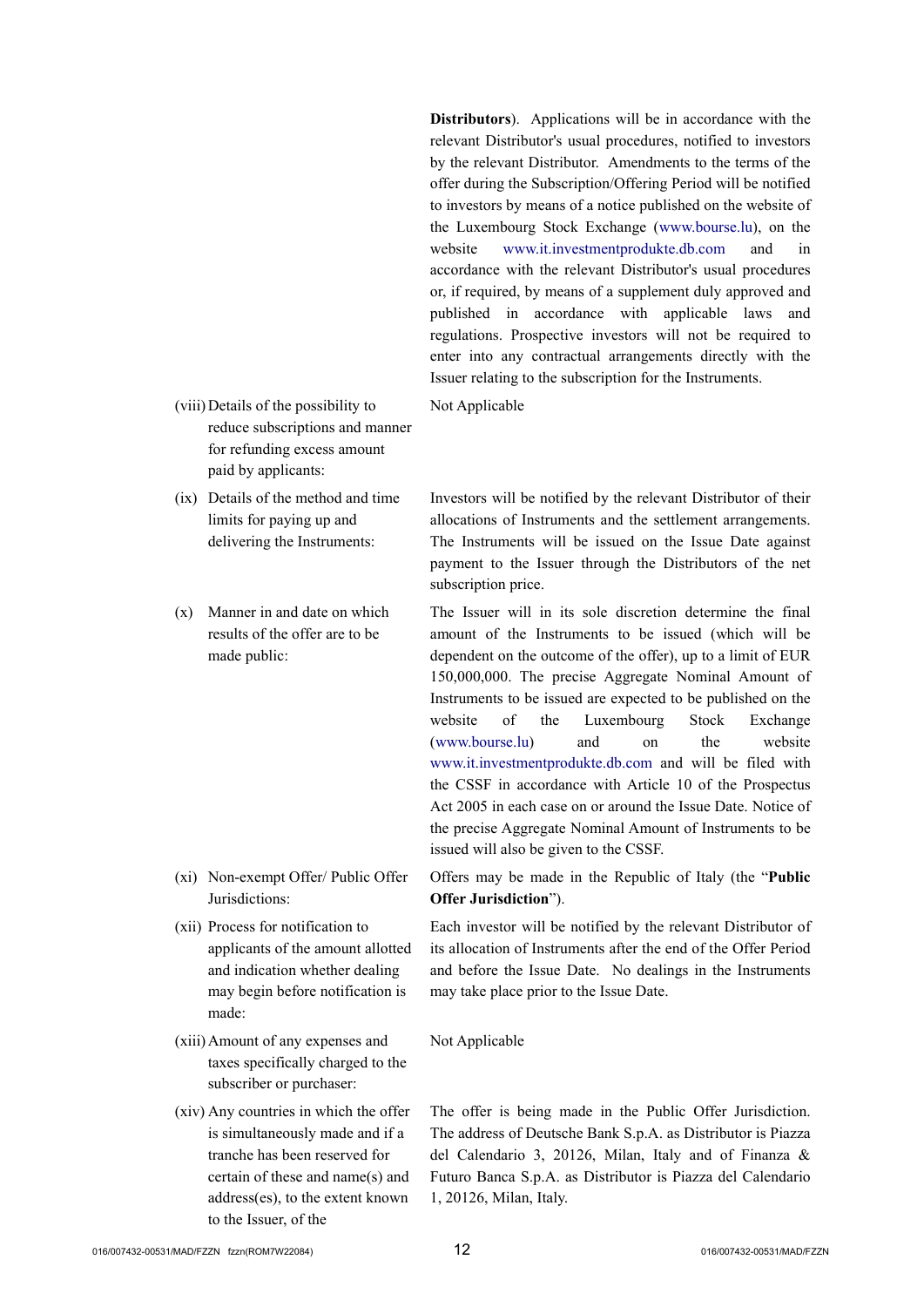Purchasers/distributors in the various countries where the offer takes place: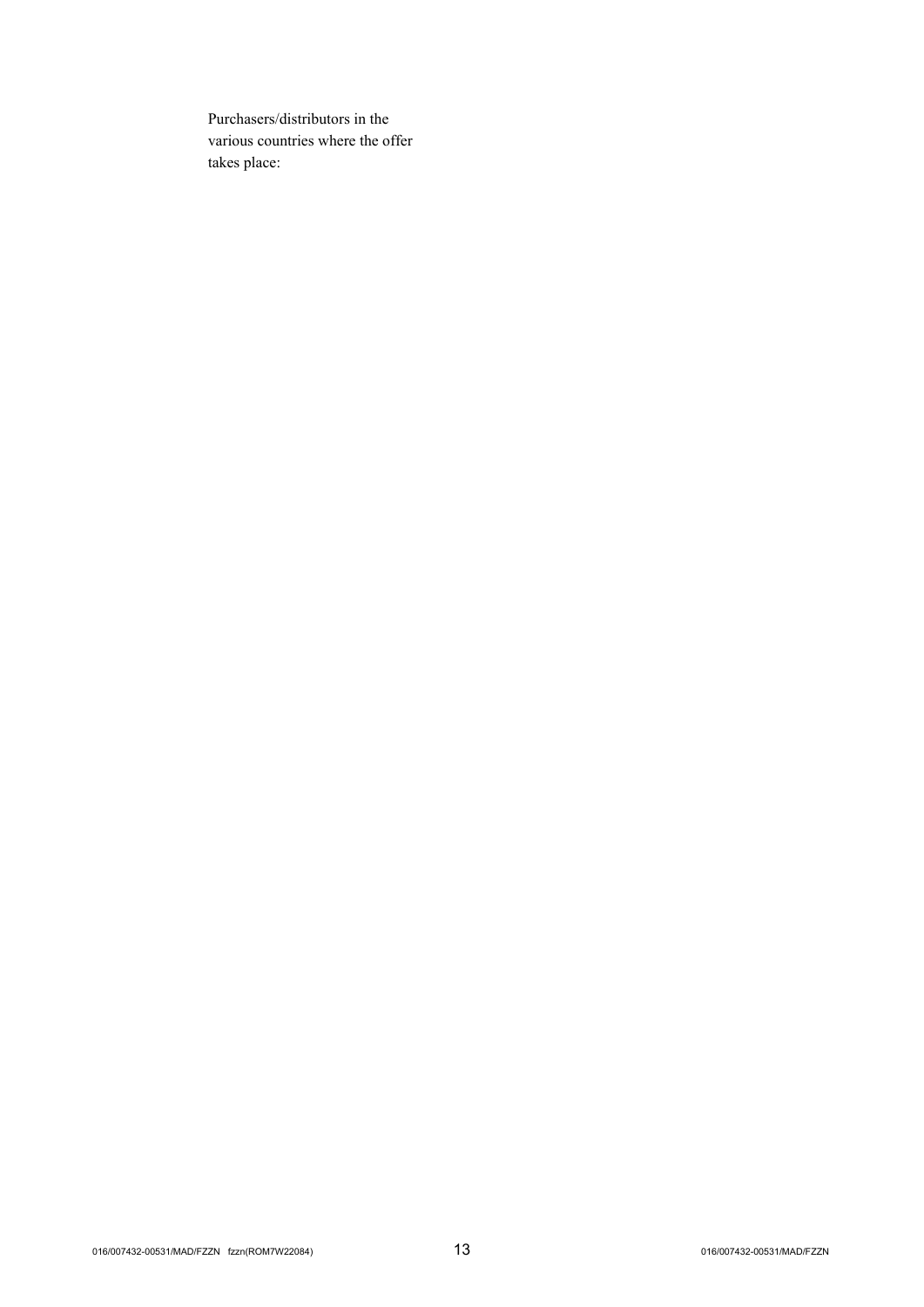#### **ANNEX –ISSUE SPECIFIC SUMMARY**

*Summaries are made up of disclosure requirements known as "Elements". These elements are numbered in Sections A – E (A.1 – E.7).*

*This summary contains all the Elements required to be included in a summary for this type of securities and Issuer. Because some Elements are not required to be addressed, there may be gaps in the numbering sequence of the Elements.*

*Even though an Element may be required to be inserted in the summary due to the type of securities and Issuer, it is possible that no relevant information can be given regarding the Element. In this case a short description of the Element is included in the summary with the mention of "not applicable".*

| <b>Element</b> | Description of | Disclosure requirement                                                                                                                                                                                                                                                                                                                                                                                                                                |
|----------------|----------------|-------------------------------------------------------------------------------------------------------------------------------------------------------------------------------------------------------------------------------------------------------------------------------------------------------------------------------------------------------------------------------------------------------------------------------------------------------|
|                | <b>Element</b> |                                                                                                                                                                                                                                                                                                                                                                                                                                                       |
| A.1            | Warnings       | This summary should be read as an introduction to the Base Prospectus.                                                                                                                                                                                                                                                                                                                                                                                |
|                |                | Any decision to invest in the Instruments should be based on consideration of the Base<br>Prospectus as a whole by the investor.                                                                                                                                                                                                                                                                                                                      |
|                |                | Where a claim relating to the information contained in the Base Prospectus is brought<br>before a court, the plaintiff investor might, under the national legislation of the Member<br>States, have to bear the costs of translating the Base Prospectus before the legal<br>proceedings are initiated.                                                                                                                                               |
|                |                | Civil liability attaches only to those persons who have tabled this summary including any<br>translation thereof, but only if this summary is misleading, inaccurate or inconsistent<br>when read together with the other parts of the Base Prospectus or it does not provide,<br>when read together with the other parts of the Base Prospectus, key information in order<br>to aid investors when considering whether to invest in the Instruments. |
| A.2            | Consent        | The Company consents to the use of the Base Prospectus in Germany, Italy, Spain,<br>Portugal, Belgium and Austria and accepts responsibility for the content of the Base<br>Prospectus also with respect to the subsequent resale or final placement of securities by<br>any financial intermediary which was given consent to use the Base Prospectus. This<br>consent is valid for 12 months from the date of publication of the Base Prospectus.   |
|                |                | Investors should be aware that information on the terms and conditions of the offer<br>by any financial intermediary shall be provided at the time of the offer by the<br>financial intermediary.                                                                                                                                                                                                                                                     |

## **Section A – Introduction and warnings**

## **Section B – Issuer**

| Element | <b>Description</b><br>of Element                    | Disclosure requirement                                                                      |
|---------|-----------------------------------------------------|---------------------------------------------------------------------------------------------|
| B.1     | Legal<br>and<br>Commercial<br>Name of the<br>Issuer | Palladium Securities 1 S.A (the "Company") acting in respect of a specified<br>compartment. |
| B.2     | Domicile                                            | The Company is domiciled in Luxembourg and is a public limited liability company            |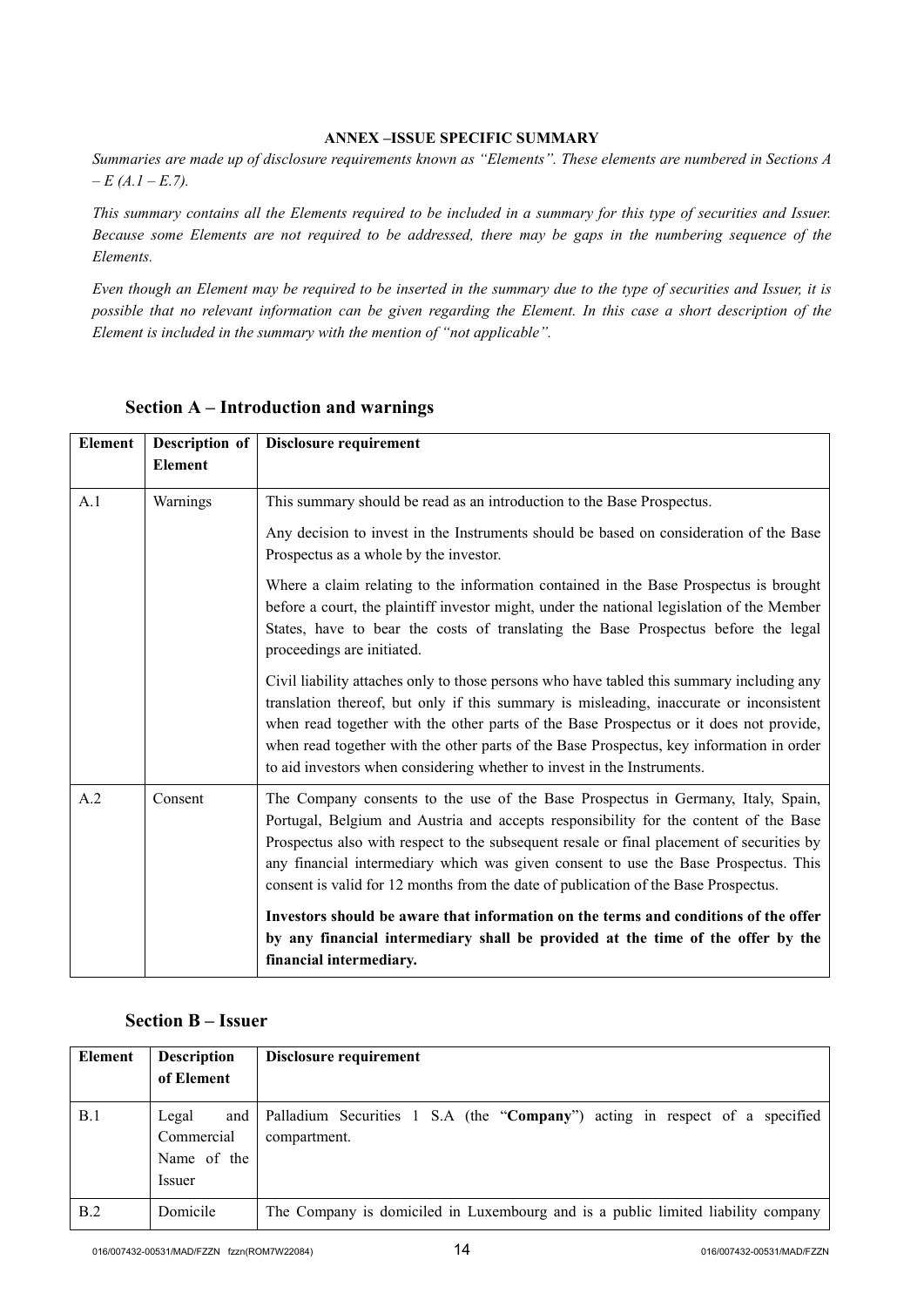|             | /Legal<br>Form<br>/Legislation<br>/Country<br>of<br>Incorporation  | (société anonyme) incorporated under the laws of the Grand Duchy of Luxembourg . It<br>was incorporated in Luxembourg on 8 September 2004.                                                                                                                                                                                                                                                                                                                                                                                                                                                                        |
|-------------|--------------------------------------------------------------------|-------------------------------------------------------------------------------------------------------------------------------------------------------------------------------------------------------------------------------------------------------------------------------------------------------------------------------------------------------------------------------------------------------------------------------------------------------------------------------------------------------------------------------------------------------------------------------------------------------------------|
| <b>B.16</b> | Control<br>of<br>Issuer                                            | The Company has 181,818 ordinary shares, all of which are fully paid and are held by<br>two companies, The Freesia Charitable Trust and Anson Fund Managers Limited, on<br>trust for charitable purposes. Such holders have no beneficial interest in and derive no<br>benefit (other than any expenses for acting as share trustee) from their holding of the<br>issued shares. They will apply any income derived by them from the Company solely for<br>charitable purposes.                                                                                                                                   |
| <b>B.17</b> | Credit ratings                                                     | The Instruments are expected to be rated on or about the Issue Date by Standard $\&$<br>Poor's Credit Market Services Europe Limited ("S&P"). The rating of the Instruments<br>on or about the Issue Date will be published on the website of the Luxembourg Stock<br>Exchange (www.bourse.lu) and on the website www.it.investmentprodukte.db.com on or<br>about the Issue Date. No assurance is given that the Instruments will have a particular<br>rating, or any rating at all, on or about the Issue Date.                                                                                                  |
|             |                                                                    | S&P is established in the European Union and registered under Regulation (EC) No<br>1060/2009 on credit rating agencies.                                                                                                                                                                                                                                                                                                                                                                                                                                                                                          |
| <b>B.20</b> | Special<br>Purpose<br>Vehicle                                      | The Company is a special purpose vehicle for the purpose of issuing asset backed<br>securities.                                                                                                                                                                                                                                                                                                                                                                                                                                                                                                                   |
| <b>B.21</b> | Principal<br>activities and<br>global<br>overview<br>of<br>parties | The Company's principal activities are to enter into, perform and serve as a vehicle<br>issuing asset backed securities for any securitisation transactions as permitted under the<br>Securitisation Act 2004.<br>Deutsche Trustee Company Limited of Winchester House, 1 Great Winchester Street,<br>London EC2N 2DB, United Kingdom, will act as trustee in respect of the Series of                                                                                                                                                                                                                            |
|             |                                                                    | Instruments (the "Trustee"). Deutsche Bank AG, acting through its London Branch,<br>located at Winchester House, 1 Great Winchester Street, London EC2N 2DB, United<br>Kingdom, will act as Arranger, Principal Agent and Paying Agent in respect of the Series<br>of Instruments. Deutsche Bank Luxembourg S.A. will act as Custodian, Listing Agent,<br>Servicer and Luxembourg Paying Agent in respect of the Series of Instruments. Deutsche<br>Trustee Company Limited, Deutsche Bank AG, acting through its London Branch and<br>Deutsche Bank Luxembourg S.A. are each members of the Deutsche Bank Group. |
|             |                                                                    | Deutsche Bank AG, acting through its London Branch will act as Hedging Counterparty,<br>Calculation Agent, Selling Agent and Purchaser.                                                                                                                                                                                                                                                                                                                                                                                                                                                                           |
|             |                                                                    | Deutsche Bank Aktiengesellschaft ("Deutsche Bank AG") is a banking institution and a<br>stock corporation incorporated under the laws of Germany and has its registered office in<br>Frankfurt am Main, Germany. It maintains its head office at Taunusanlage 12, 60325<br>Frankfurt am Main and branch offices in Germany and abroad including in London, New<br>York, Sydney, Tokyo and an Asia-Pacific Head Office in Singapore which serve as hubs<br>for its operations in the respective regions.                                                                                                           |
|             |                                                                    | Deutsche Bank AG is the parent company of a group consisting of banks, capital market<br>companies, fund management companies, a property finance company, instalment<br>financing companies, research and consultancy companies and other domestic and<br>foreign companies (the "Deutsche Bank Group").                                                                                                                                                                                                                                                                                                         |
| <b>B.22</b> | Operations                                                         | Not applicable. The Company has commenced operations and financial statements are<br>available.                                                                                                                                                                                                                                                                                                                                                                                                                                                                                                                   |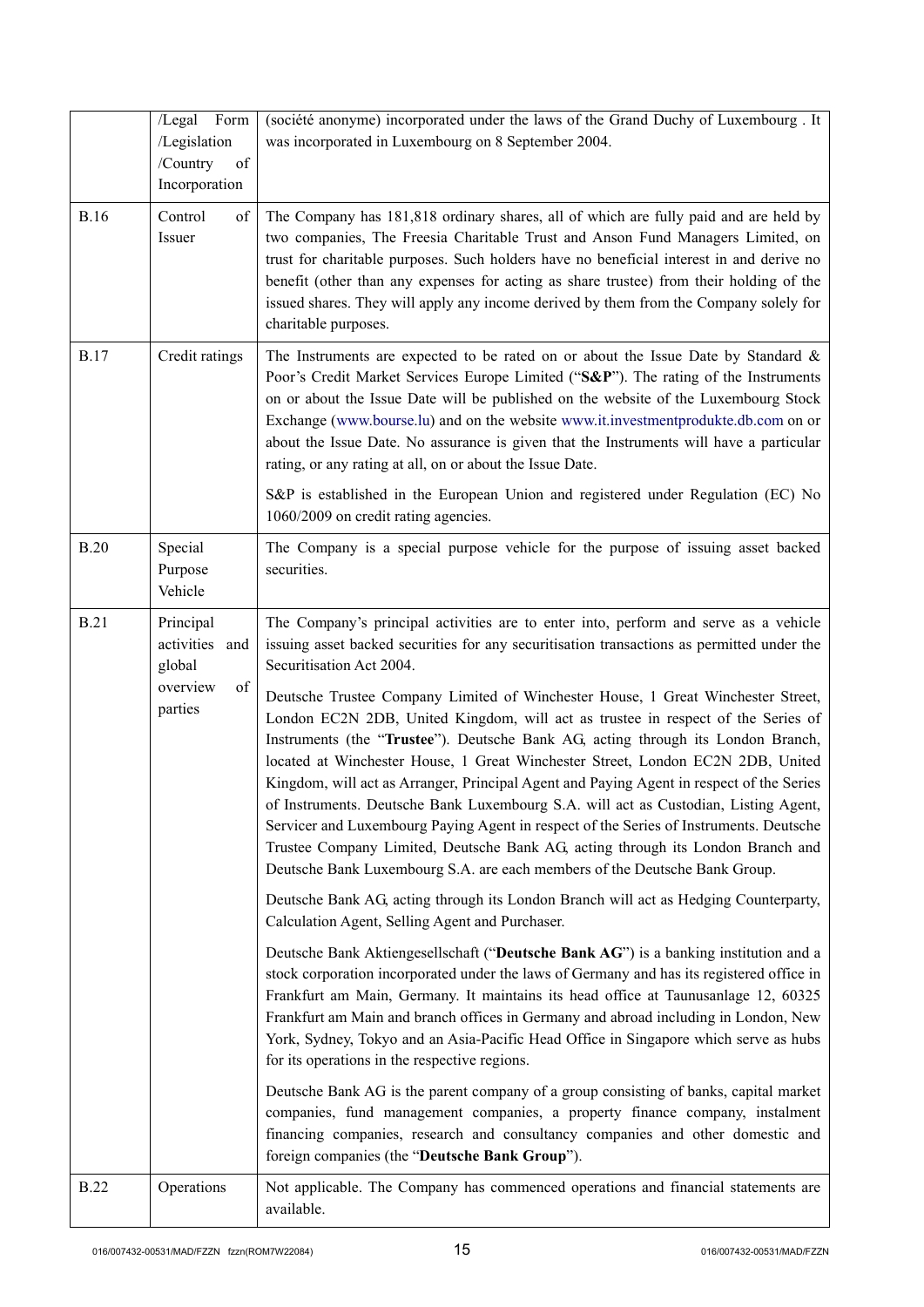| <b>B.23</b> | Key financial<br>information                                   | The summary information below is extracted from the Issuer's audited accounts as at 31<br>January 2011 and 31 January 2012:                                                                                                                                                                                                                                                                                                                                                                                                                                                                              |
|-------------|----------------------------------------------------------------|----------------------------------------------------------------------------------------------------------------------------------------------------------------------------------------------------------------------------------------------------------------------------------------------------------------------------------------------------------------------------------------------------------------------------------------------------------------------------------------------------------------------------------------------------------------------------------------------------------|
|             |                                                                | Total Assets:<br>31 January 2011 - EUR 1,909,201,028<br>31 January 2012 - EUR 1,941,190,137                                                                                                                                                                                                                                                                                                                                                                                                                                                                                                              |
|             |                                                                | Total Liabilities: 31 January 2011 - EUR 1,909,201,028<br>31 January 2012 - EUR 1,941,190,137                                                                                                                                                                                                                                                                                                                                                                                                                                                                                                            |
|             |                                                                | Total Charges:<br>31 January 2011 - EUR 92,022,526<br>31 January 2012 - EUR 87,852,726                                                                                                                                                                                                                                                                                                                                                                                                                                                                                                                   |
|             |                                                                | Total income:<br>31 January 2011 - EUR 92,022,526<br>31 January 2012 - EUR 87,852,726                                                                                                                                                                                                                                                                                                                                                                                                                                                                                                                    |
| <b>B.24</b> | Material<br>adverse<br>change                                  | Not applicable. There has been no material adverse change in the financial position or<br>prospects of the Company since the date of the latest audited accounts dated 31 January<br>2012.                                                                                                                                                                                                                                                                                                                                                                                                               |
| <b>B.25</b> | Description of<br>underlying<br>assets                         | The Company acting in respect of one of its compartments (the "Issuer") will use the<br>proceeds from the issue of the Series of Instruments to purchase the Collateral which will<br>form part of the Series Assets. The Series Assets for the Compartment will include the<br>proceeds of the issue of the Series of Instruments, the Collateral, the hedging agreement<br>(the "Hedging Agreement") between the Issuer and the hedging counterparty<br>("Hedging Counterparty") in respect of the Series of Instruments and any proceeds<br>from any relevant Hedging Agreement. See item B.28 below. |
|             |                                                                | The Series Assets have characteristics whereby, taken together, they demonstrate a<br>capacity to produce funds to service the Issuer's obligations to make payments due and<br>payable under the Instruments.                                                                                                                                                                                                                                                                                                                                                                                           |
|             |                                                                | The Collateral for the Series of Instruments will consist of debt securities issued by<br>Unicredit SpA as the Collateral Obligor.<br>The Collateral Obligor has securities traded on a regulated or equivalent market.                                                                                                                                                                                                                                                                                                                                                                                  |
|             |                                                                | Collateral Obligor: European bank, which issued senior unsecured debt securities on 7<br>March 2012 due on 7 March 2017 with ISIN: XS0754588787 which will form all of the<br>Collateral. The level of collateralisation of such securities is 1/1.                                                                                                                                                                                                                                                                                                                                                      |
|             |                                                                | The Collateral will not consist of real property, therefore no valuation report relating to<br>real property is included in the Base Prospectus, nor any description of the valuation of<br>such real property.                                                                                                                                                                                                                                                                                                                                                                                          |
| <b>B.26</b> | Actively<br>managed pool<br>of assets                          | Not applicable. The Series Assets of the Series of Instruments will not consist, in whole<br>or in part, of an actively managed pool of assets.                                                                                                                                                                                                                                                                                                                                                                                                                                                          |
| <b>B.27</b> | Further<br>issuances<br>backed<br>by<br>same pool of<br>assets | The Issuer may from time to time issue further Instruments of the Series on the same<br>terms as the existing Instruments and on terms that such further Instruments shall be<br>consolidated and form a single series with the existing Instruments of the Series;<br>provided that, unless otherwise approved by Extraordinary Resolution of holders of<br>Instruments (the "Instrumentholders") of the Series, the Issuer shall provide additional<br>assets to form part of the Series Assets for such further Instruments and existing<br>Instruments.                                              |
| <b>B.28</b> | Structure<br>of<br>the<br>transaction                          | The Instruments of the Series issued under the Programme are constituted by the Series<br>Instrument (as amended, supplemented and/or restated from time to time, the "Series<br>Instrument") dated the Issue Date between, inter alios, the Issuer, the Principal Agent, the                                                                                                                                                                                                                                                                                                                            |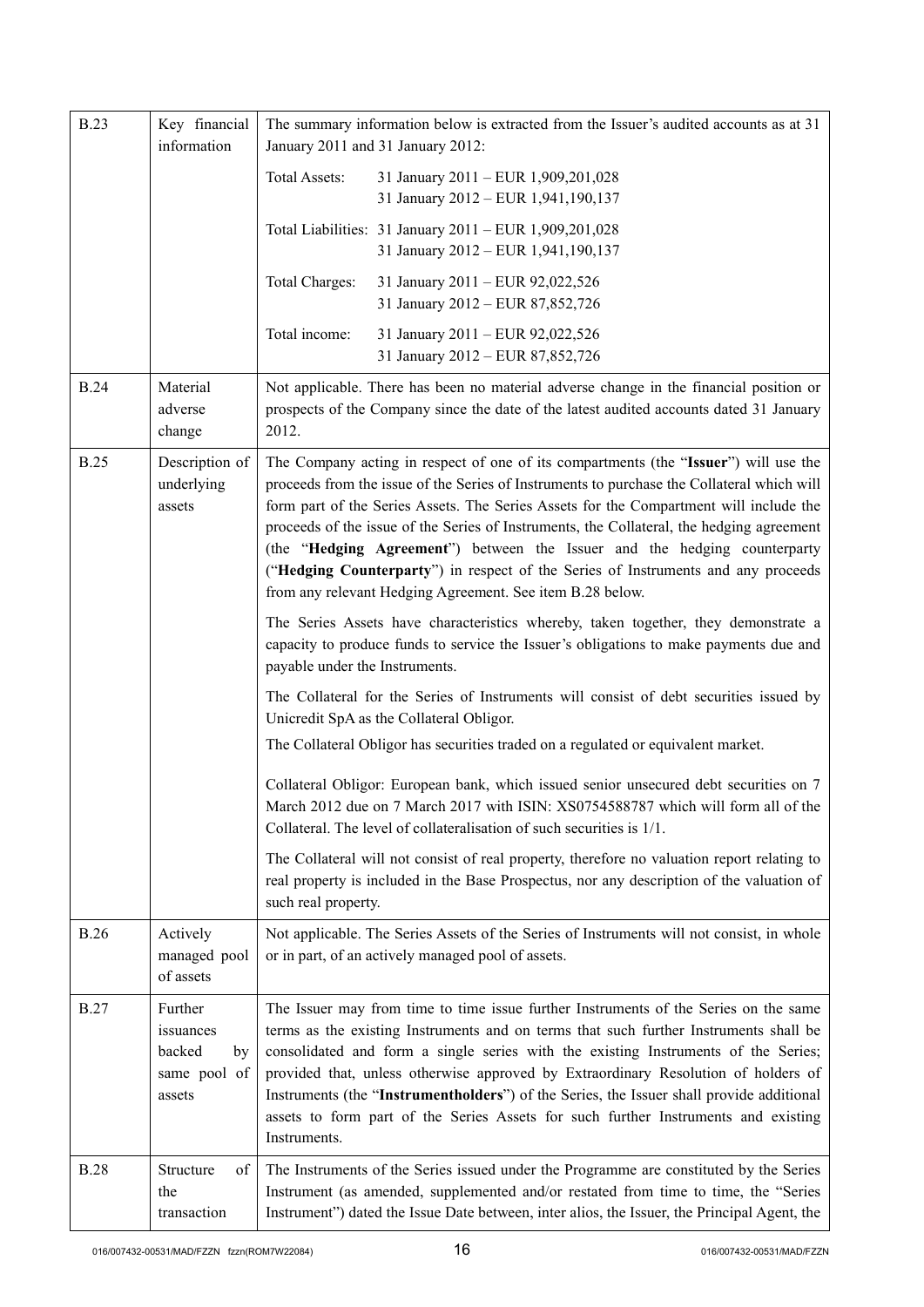|             |                                                                                        | Trustee, the Custodian, the Servicer and the Hedging Counterparty.                                                                                                                                                                                                                                                                                                                                                                                                                                                                                                                                                                                                                                                                                                                                                                                                                                                                                                                                             |
|-------------|----------------------------------------------------------------------------------------|----------------------------------------------------------------------------------------------------------------------------------------------------------------------------------------------------------------------------------------------------------------------------------------------------------------------------------------------------------------------------------------------------------------------------------------------------------------------------------------------------------------------------------------------------------------------------------------------------------------------------------------------------------------------------------------------------------------------------------------------------------------------------------------------------------------------------------------------------------------------------------------------------------------------------------------------------------------------------------------------------------------|
|             |                                                                                        | The Issuer may offer Instruments in the Series to retail clients, professional clients or<br>other eligible counterparties.                                                                                                                                                                                                                                                                                                                                                                                                                                                                                                                                                                                                                                                                                                                                                                                                                                                                                    |
|             |                                                                                        | The Issuer will use the proceeds from the issue of the Instruments to purchase the<br>Collateral and to enter into the Hedging Agreement, which will, along with the Issuer's<br>rights under any Hedging Agreement and any proceeds from any relevant Hedging<br>Agreement, form part of the Series Assets. The Series Assets are exclusively allocated to<br>the Compartment established by the board of directors of the Issuer in respect of the<br>Instruments, will be kept separate from the other assets of the Issuer and the Company<br>and will be secured in favour of the Trustee on behalf of the Instrumentholders.                                                                                                                                                                                                                                                                                                                                                                             |
|             |                                                                                        | Collateral                                                                                                                                                                                                                                                                                                                                                                                                                                                                                                                                                                                                                                                                                                                                                                                                                                                                                                                                                                                                     |
|             |                                                                                        | The Issuer will procure that any Collateral constituting "liquid assets and securities" for<br>the purposes of Article 22 of the Securitisation Act 2004 is delivered to the Custodian on<br>the Issue Date. The Custodian will then hold such Collateral on behalf of the Issuer<br>subject to the security created in favour of the Trustee, the conditions set out in the<br>Securitisation Act 2004 and to the terms of the Series Instrument. The Servicer shall<br>collect payments made in respect of the Series Assets which it holds in its capacity as<br>Custodian (either directly or via a sub-custodian). For these purposes, references to<br>"collect" or the "collection" of payments shall be construed as meaning the receipt of<br>payments due with respect to such assets held and shall not extend to ensuring<br>performance of such assets whether by management of the recovery of unpaid debts or<br>otherwise. The role of Servicer is restricted to this single duty accordingly. |
|             |                                                                                        | <b>Security</b>                                                                                                                                                                                                                                                                                                                                                                                                                                                                                                                                                                                                                                                                                                                                                                                                                                                                                                                                                                                                |
|             |                                                                                        | Instruments shall be secured by a security interest over the Series Assets in favour of the<br>Trustee for the benefit of the Instrumentholders and the Issuer's rights against the<br>Agents, the Servicer and the Custodian in respect of the Instruments.                                                                                                                                                                                                                                                                                                                                                                                                                                                                                                                                                                                                                                                                                                                                                   |
|             |                                                                                        | <b>Hedging Agreement</b>                                                                                                                                                                                                                                                                                                                                                                                                                                                                                                                                                                                                                                                                                                                                                                                                                                                                                                                                                                                       |
|             |                                                                                        | The Issuer will enter into a Hedging Agreement with the Hedging Counterparty,<br>pursuant to which the Issuer will be entitled to receive certain agreed payment amounts.                                                                                                                                                                                                                                                                                                                                                                                                                                                                                                                                                                                                                                                                                                                                                                                                                                      |
|             |                                                                                        | The Issuer will not be obliged to collateralise its obligation under the Hedging<br>Agreement.                                                                                                                                                                                                                                                                                                                                                                                                                                                                                                                                                                                                                                                                                                                                                                                                                                                                                                                 |
| <b>B.29</b> | Description of<br>cashflows and<br>information<br>the<br>on<br>Hedging<br>Counterparty | The Issuer for each Series of Instruments may finance<br>any payments to<br>Instrumentholders as set out in the below diagram:<br>Collateral<br>held<br>with Custodian<br>Income received on<br>Hedging<br>Collateral<br>Issuer<br>Counterparty<br>Amounts payable on each<br><b>Interest Payment Date</b><br>Amounts payable on each<br><b>Interest Payment Date</b><br>Instrument-holder                                                                                                                                                                                                                                                                                                                                                                                                                                                                                                                                                                                                                     |
|             |                                                                                        | This means that any income received by the Issuer from any Collateral will be<br>exchanged with the Hedging Counterparty for an income stream that matches, in relation                                                                                                                                                                                                                                                                                                                                                                                                                                                                                                                                                                                                                                                                                                                                                                                                                                        |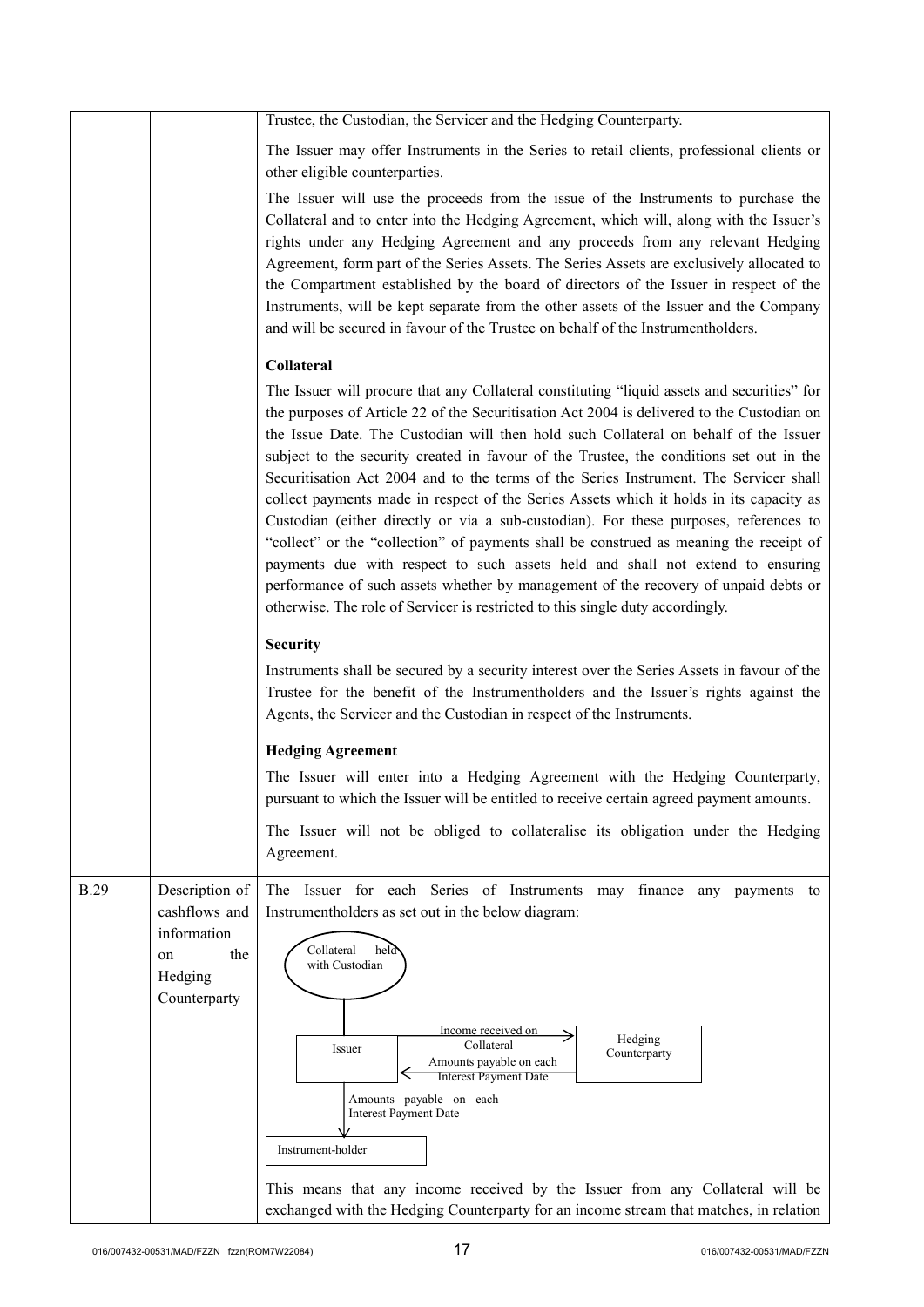|             |                       | to rate and/or currency, the amounts to be paid under the Instruments.                                                                                                                                                                                                                                                                                                                                                                     |
|-------------|-----------------------|--------------------------------------------------------------------------------------------------------------------------------------------------------------------------------------------------------------------------------------------------------------------------------------------------------------------------------------------------------------------------------------------------------------------------------------------|
| <b>B.30</b> | securitised<br>assets | Originators of Deutsche Bank AG, London Branch. It is an authorised person for the purposes of section<br>19 of the Financial Services and Markets Act 2000. In the United Kingdom, it conducts<br>wholesale banking business and through its Private Wealth Management division it<br>provides holistic wealth management advice and integrated financial solutions for<br>wealthy individuals, their families and selected institutions. |

# **Section C – Securities**

| <b>Element</b> | Description                                               | <b>Disclosure requirement</b>                                                                                                                                                                                                                                                                                                                                                                                                                                                                                                                                                                                                                                                                                                                                                                                                                              |
|----------------|-----------------------------------------------------------|------------------------------------------------------------------------------------------------------------------------------------------------------------------------------------------------------------------------------------------------------------------------------------------------------------------------------------------------------------------------------------------------------------------------------------------------------------------------------------------------------------------------------------------------------------------------------------------------------------------------------------------------------------------------------------------------------------------------------------------------------------------------------------------------------------------------------------------------------------|
|                | of Element                                                |                                                                                                                                                                                                                                                                                                                                                                                                                                                                                                                                                                                                                                                                                                                                                                                                                                                            |
| C.1            | Type<br>and<br>class<br>of<br>securities<br>being offered | The Instruments are senior, secured debt obligations of the Issuer with ISIN<br>XS0856333769.                                                                                                                                                                                                                                                                                                                                                                                                                                                                                                                                                                                                                                                                                                                                                              |
| C.2            | Currency                                                  | Subject to compliance with all relevant laws, regulations and directives, the Instruments<br>are issued in euro.                                                                                                                                                                                                                                                                                                                                                                                                                                                                                                                                                                                                                                                                                                                                           |
| C.5            | Restrictions<br>free<br>on<br>transferability             | There are restrictions on sales of Instruments into, amongst other jurisdictions, the<br>United States and the European Economic Area (including the United Kingdom,<br>Belgium, Germany, Italy, Austria, Spain and Portugal). These restrictions are mainly<br>targeting offerings to the public in the specific jurisdiction unless certain exceptions<br>apply.                                                                                                                                                                                                                                                                                                                                                                                                                                                                                         |
| C.8            | Conditions of<br>the securities                           | The Instruments have terms and conditions relating to, among other matters:                                                                                                                                                                                                                                                                                                                                                                                                                                                                                                                                                                                                                                                                                                                                                                                |
|                |                                                           | <b>Withholding Tax</b>                                                                                                                                                                                                                                                                                                                                                                                                                                                                                                                                                                                                                                                                                                                                                                                                                                     |
|                |                                                           | If, on the occasion of the next payment due in respect of the Instruments, the Issuer<br>would be required by law to withhold or account for tax or would suffer tax in respect of<br>its income so that it would be unable to make payment of the full amount due, the Issuer<br>will use all reasonable endeavours to arrange the substitution of a company incorporated<br>in another jurisdiction as the principal obligor or to change its residence for taxation<br>purposes or, to the extent permitted by law, change its domicile to another jurisdiction. If<br>the Issuer is unable to arrange such substitution or change, or if the Issuer is unable to<br>carry out such substitution or change in a tax efficient manner before the next payment is<br>due in respect of the Instruments, the Issuer shall cancel all of those Instruments. |
|                |                                                           | <b>Events of Default</b>                                                                                                                                                                                                                                                                                                                                                                                                                                                                                                                                                                                                                                                                                                                                                                                                                                   |
|                |                                                           | The Instruments contain the following Events of Default:                                                                                                                                                                                                                                                                                                                                                                                                                                                                                                                                                                                                                                                                                                                                                                                                   |
|                |                                                           | default for in the payment of any sum due in respect of the Instruments or any<br>(a)<br>of them is made for a period exceeding the Grace Period; or                                                                                                                                                                                                                                                                                                                                                                                                                                                                                                                                                                                                                                                                                                       |
|                |                                                           | (b)<br>failure by the Issuer to perform or observe any of its other obligations under the<br>Instruments, the Series Instrument, in certain cases continuing for a specified<br>period of time; or                                                                                                                                                                                                                                                                                                                                                                                                                                                                                                                                                                                                                                                         |
|                |                                                           | events relating to the winding-up or dissolution of the Issuer or the Company or<br>(c)<br>the appointment of an administrator.                                                                                                                                                                                                                                                                                                                                                                                                                                                                                                                                                                                                                                                                                                                            |
|                |                                                           | "Grace Period" means a period of 14 days, or if "Collateral Matched Grace Period" is<br>specified as "Applicable" in the relevant Final Terms, the period specified in the relevant<br>Final Terms which shall be equal to the grace period applicable to the payment of any                                                                                                                                                                                                                                                                                                                                                                                                                                                                                                                                                                               |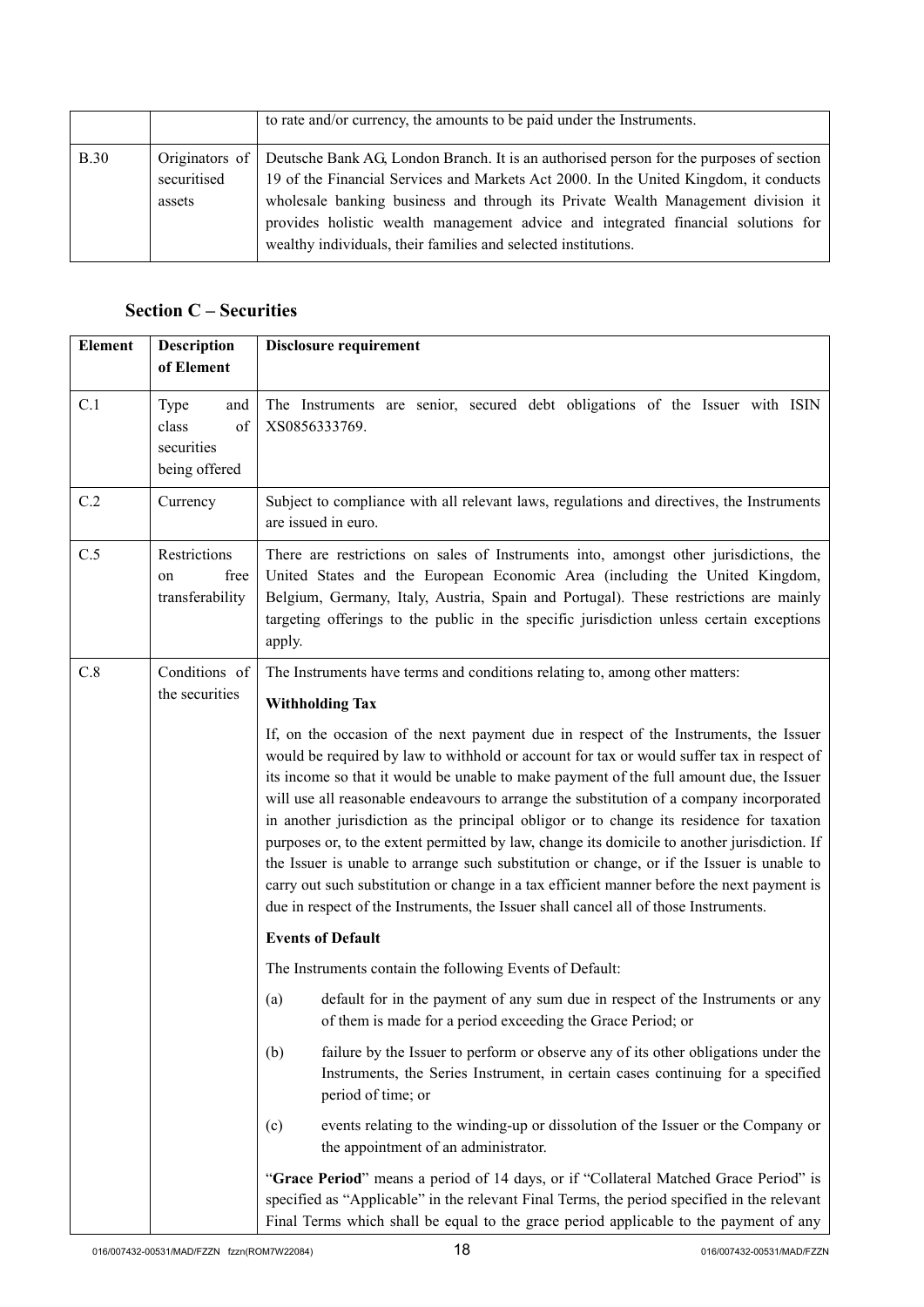| sum due in respect of the Collateral before a default may be declared. Governing Law                                                                                                                                                                                                                                                                                                                                                                                                                                                                                                                                                                                                                                                                                                                                                  |
|---------------------------------------------------------------------------------------------------------------------------------------------------------------------------------------------------------------------------------------------------------------------------------------------------------------------------------------------------------------------------------------------------------------------------------------------------------------------------------------------------------------------------------------------------------------------------------------------------------------------------------------------------------------------------------------------------------------------------------------------------------------------------------------------------------------------------------------|
| The Instruments are governed by English law.                                                                                                                                                                                                                                                                                                                                                                                                                                                                                                                                                                                                                                                                                                                                                                                          |
| <b>Status and Security</b>                                                                                                                                                                                                                                                                                                                                                                                                                                                                                                                                                                                                                                                                                                                                                                                                            |
| The Instruments are limited recourse obligations of the Issuer, ranking pari passu without<br>any preference among themselves.                                                                                                                                                                                                                                                                                                                                                                                                                                                                                                                                                                                                                                                                                                        |
| The Instruments are secured by:                                                                                                                                                                                                                                                                                                                                                                                                                                                                                                                                                                                                                                                                                                                                                                                                       |
| (i) a first fixed charge and/or assignment by way of first fixed charge in favour<br>(a)<br>of the Trustee of the Collateral and all of the Issuer's rights in respect of and sums<br>derived from the Collateral and (ii) an assignment by way of first fixed charge in favour<br>of the Trustee of all of the Issuer's rights in respect of the Collateral against the<br>Custodian;                                                                                                                                                                                                                                                                                                                                                                                                                                                |
| an assignment by way of first fixed charge in favour of the Trustee of all of the<br>(b)<br>Issuer's rights, title and interest under the Hedging Agreement and any sums of money,<br>securities or other property received or receivable by the Issuer thereunder;                                                                                                                                                                                                                                                                                                                                                                                                                                                                                                                                                                   |
| a first fixed charge in favour of the Trustee over (i) the Issuer's right to all sums<br>(c)<br>held by the Principal Agent and/or any Paying Agent and/or the Custodian to meet<br>payments due in respect of the Instruments and under the Series Instrument and (ii) any<br>sums of money, securities or other property received or receivable by the Issuer under<br>the Hedging Agreement;                                                                                                                                                                                                                                                                                                                                                                                                                                       |
| an assignment by way of first fixed charge in favour of the Trustee of all of the<br>(d)<br>Issuer's rights, title and interest under the Agency Agreement and the Purchase<br>Agreement and all sums derived therefrom in respect of the Instruments; and                                                                                                                                                                                                                                                                                                                                                                                                                                                                                                                                                                            |
| to the extent that at any time the Collateral has not been delivered to the<br>(e)<br>Custodian (or, if so specified in the Purchase Agreement, any sub-custodian) to be held<br>on behalf of the Issuer as provided in the Purchase Agreement, an assignment by way of<br>first fixed charge in favour of the Trustee of the Issuer's rights, title and interest under<br>the Purchase Agreement and any sums received or receivable by the Issuer thereunder.                                                                                                                                                                                                                                                                                                                                                                       |
| <b>Limited Recourse</b>                                                                                                                                                                                                                                                                                                                                                                                                                                                                                                                                                                                                                                                                                                                                                                                                               |
| Claims against the Issuer by Instrumentholders and the Hedging Counterparty and each<br>other creditor relating to the Instruments will be limited to the Series Assets applicable to<br>the Instruments. If the net proceeds of the realisation of the Series Assets are not<br>sufficient to make all payments due in respect of the Instruments and due to the Hedging<br>Counterparty and each other creditor relating to the Instruments, no other assets of the<br>Company will be available to meet such shortfall, the claims of the holders of the<br>Instruments and any such Hedging Counterparty or other creditors relating to the<br>Instruments in respect of any such shortfall shall be extinguished. No party will be able<br>to petition for the winding-up of the Company as a consequence of any such shortfall. |
| <b>Order of Priorities</b>                                                                                                                                                                                                                                                                                                                                                                                                                                                                                                                                                                                                                                                                                                                                                                                                            |
| The respective rankings for priority of the interest of the Instrumentholders, the Hedging<br>Counterparty and any other party entitled to the benefit of the security interests (each a<br>"Series Party") of the Instruments shall be according to the relevant priority of each of<br>the payments described below.                                                                                                                                                                                                                                                                                                                                                                                                                                                                                                                |
| The Trustee shall apply all moneys received by it in the following order:                                                                                                                                                                                                                                                                                                                                                                                                                                                                                                                                                                                                                                                                                                                                                             |
| first, in payment or satisfaction of all fees, costs, charges, expenses, liabilities<br>(a)<br>and other amounts incurred by or payable to the Trustee or any receiver under or                                                                                                                                                                                                                                                                                                                                                                                                                                                                                                                                                                                                                                                       |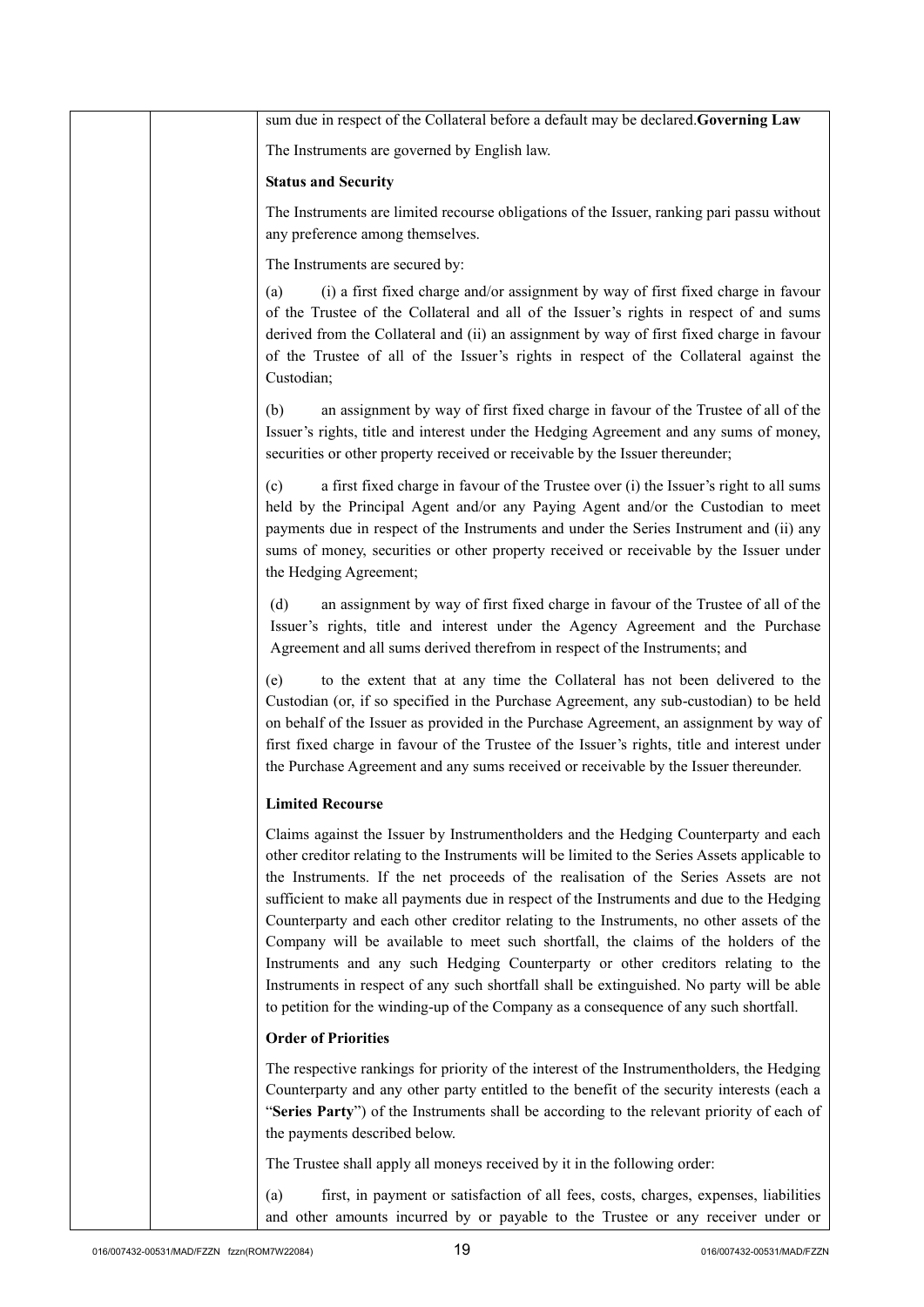|     |            | pursuant to the Series Instrument;                                                                                                                                                                                                                                                                                                                                                                                                                                                                                                                                                                                                                                             |
|-----|------------|--------------------------------------------------------------------------------------------------------------------------------------------------------------------------------------------------------------------------------------------------------------------------------------------------------------------------------------------------------------------------------------------------------------------------------------------------------------------------------------------------------------------------------------------------------------------------------------------------------------------------------------------------------------------------------|
|     |            | secondly, pro rata in payment of any amounts owing to: (i) the Hedging<br>(b)<br>Counterparty under the Hedging Agreement (which shall include any amounts owing to<br>the Custodian for reimbursement in respect of payments made to a Hedging<br>Counterparty relating to sums receivable on or in respect of the Collateral) and (ii) the<br>Principal Agent for reimbursement in respect of any payment made to holders of the<br>Instruments or to a Clearing Agent on behalf of such holders;                                                                                                                                                                            |
|     |            | thirdly, pro rata in payment of any amounts owing to the holders of the<br>(c)<br>Instruments; and                                                                                                                                                                                                                                                                                                                                                                                                                                                                                                                                                                             |
|     |            | (d)<br>fourthly, in payment of the balance to the Issuer,                                                                                                                                                                                                                                                                                                                                                                                                                                                                                                                                                                                                                      |
|     |            | such ranking a "Hedging Counterparty Priority Basis".                                                                                                                                                                                                                                                                                                                                                                                                                                                                                                                                                                                                                          |
|     |            | <b>Negative Pledge/Restrictions</b>                                                                                                                                                                                                                                                                                                                                                                                                                                                                                                                                                                                                                                            |
|     |            | There is no negative pledge. However, for so long as any of the Instruments remains<br>outstanding, the Issuer will not, without the prior written consent of the Trustee, incur<br>any indebtedness for moneys borrowed or raised other than in respect of secured<br>securities or debt subject to equivalent enforcement and limited recourse provisions to<br>the Instruments, engage in any activity other than certain activities related to the<br>Instruments or such permitted securities or debt, have any subsidiaries or employees,<br>purchase, own or otherwise acquire any real property, or consolidate or merge with any<br>other person or issue any shares. |
| C.9 | Interest/  | See item C.8 above for information on rights attaching to the Instruments.                                                                                                                                                                                                                                                                                                                                                                                                                                                                                                                                                                                                     |
|     | Redemption | <b>Interest</b>                                                                                                                                                                                                                                                                                                                                                                                                                                                                                                                                                                                                                                                                |
|     |            | The Instruments bear interest at a floating rate from the Issue Date at the applicable<br>Interest Rate, such interest being payable in arrear on each specified Interest Payment<br>Date.                                                                                                                                                                                                                                                                                                                                                                                                                                                                                     |
|     |            | <b>Interest Rate</b>                                                                                                                                                                                                                                                                                                                                                                                                                                                                                                                                                                                                                                                           |
|     |            | The Interest Rate for the Instruments for each Interest Period other than the Early<br>Termination Interest Period shall be equal to the Inflation Rate in respect of such Interest<br>Period.                                                                                                                                                                                                                                                                                                                                                                                                                                                                                 |
|     |            | The Inflation Rate in respect of an Interest Period shall be equal to (a) the Second Index<br>Level divided by the First Index Level minus (b) 1, subject to a minimum of 0.                                                                                                                                                                                                                                                                                                                                                                                                                                                                                                   |
|     |            | The Interest Rate for the Early Termination Interest Period will be determined by the<br>Calculation Agent in its sole and absolute discretion at the time of cancellation by<br>reference to, among other things, the expected Second Index Level that would have been<br>published on or around the next Interest Determination Date.                                                                                                                                                                                                                                                                                                                                        |
|     |            | "First Index Level" means, in respect of an Interest Period and subject to the Index<br>Adjustment Provisions, the level of the Index reported for the month falling 15 months<br>prior to the month in which such Interest Period ends as determined by the Calculation<br>Agent, without regard to any subsequently published correction.                                                                                                                                                                                                                                                                                                                                    |
|     |            | "Second Index Level" means, in respect of an Interest Period and subject to the Index<br>Adjustment Provisions, the level of the Index reported for the month falling 3 months<br>prior to the month in which such Interest Period ends as determined by the Calculation<br>Agent, without regard to any subsequently published correction.                                                                                                                                                                                                                                                                                                                                    |
|     |            | "Index" means the EUR – Excluding Tobacco-Non-revised Consumer Price Index.                                                                                                                                                                                                                                                                                                                                                                                                                                                                                                                                                                                                    |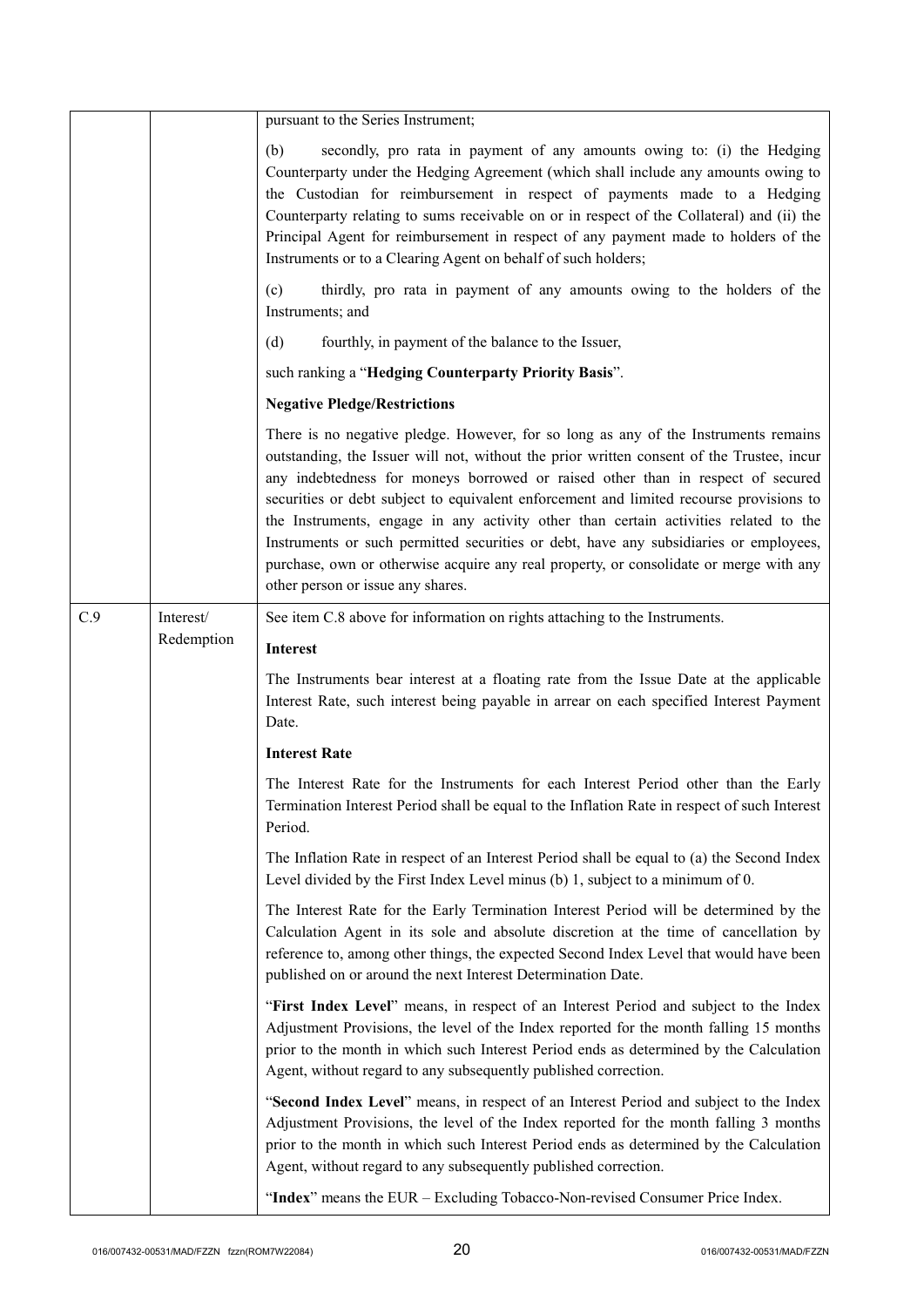|  | The Index Adjustment Provisions shall apply to the Instruments in the event that there is<br>a delay in publication of the Index, the Index ceases to be published or announced, the<br>Index is rebased, there is a material modification in the Index or a manifest error in the<br>published level of the Index. These provisions allow, amongst other things, for the<br>Calculation Agent to determine a substitute Index level, designate an appropriate<br>alternative Index and make adjustments to the Index and/or the terms of the Securities. If<br>the Calculation Agent determines that there is no appropriate alternative index the<br>inflation rate for the relevant period will be deemed to be zero. |
|--|--------------------------------------------------------------------------------------------------------------------------------------------------------------------------------------------------------------------------------------------------------------------------------------------------------------------------------------------------------------------------------------------------------------------------------------------------------------------------------------------------------------------------------------------------------------------------------------------------------------------------------------------------------------------------------------------------------------------------|
|  | The Interest Rate from the Issue Date to the Maturity Date will also be subject to a<br>Minimum Interest Rate of 0 per cent.                                                                                                                                                                                                                                                                                                                                                                                                                                                                                                                                                                                             |
|  | <b>Leverage Factor</b>                                                                                                                                                                                                                                                                                                                                                                                                                                                                                                                                                                                                                                                                                                   |
|  | The Interest Rate from the Issue Date to the Maturity Date will also be subject to a<br>Leverage Factor of 110 per cent.                                                                                                                                                                                                                                                                                                                                                                                                                                                                                                                                                                                                 |
|  | <b>Day Count Fraction</b>                                                                                                                                                                                                                                                                                                                                                                                                                                                                                                                                                                                                                                                                                                |
|  | The applicable Day Count Fraction for the calculation of the amount of interest due<br>within an Interest Period will be 30/360 for the Series of Instruments.                                                                                                                                                                                                                                                                                                                                                                                                                                                                                                                                                           |
|  | <b>Interest Periods</b>                                                                                                                                                                                                                                                                                                                                                                                                                                                                                                                                                                                                                                                                                                  |
|  | The Interest Periods are the periods commencing on (and including) the Issue Date to<br>(but excluding) the first Interest Accrual Date and each period commencing on (and<br>including) an Interest Accrual Date to (but excluding) the next following Interest Accrual<br>Date.                                                                                                                                                                                                                                                                                                                                                                                                                                        |
|  | <b>Issue Date and Interest Payment Dates</b>                                                                                                                                                                                                                                                                                                                                                                                                                                                                                                                                                                                                                                                                             |
|  | The Issue Date and the Interest Payment Dates for the Instruments will be 15 February<br>2013 and 7 March 2014 and thereafter 7 March in each year up to and including the<br>Maturity Date, respectively.                                                                                                                                                                                                                                                                                                                                                                                                                                                                                                               |
|  | <b>Interest Determination Date</b>                                                                                                                                                                                                                                                                                                                                                                                                                                                                                                                                                                                                                                                                                       |
|  | The Interest Determination Date with respect to an Interest Period will be the last day of<br>each Interest Period.                                                                                                                                                                                                                                                                                                                                                                                                                                                                                                                                                                                                      |
|  | <b>Interest Accrual Dates</b>                                                                                                                                                                                                                                                                                                                                                                                                                                                                                                                                                                                                                                                                                            |
|  | The Interest Accrual Dates for the Instruments will be 7 March 2014 and thereafter 7<br>March in each year up to and including the Maturity Date or, if any such day is not a<br>Payment Day, the next following Payment Day.                                                                                                                                                                                                                                                                                                                                                                                                                                                                                            |
|  | Redemption                                                                                                                                                                                                                                                                                                                                                                                                                                                                                                                                                                                                                                                                                                               |
|  | Maturity                                                                                                                                                                                                                                                                                                                                                                                                                                                                                                                                                                                                                                                                                                                 |
|  | Unless previously redeemed or purchased and cancelled, each Instrument will be<br>redeemed by the Issuer by payment of the Final Redemption Amount on the Maturity<br>Date which is the Interest Payment Date falling in March 2017.                                                                                                                                                                                                                                                                                                                                                                                                                                                                                     |
|  | <b>Early Termination of the Instruments</b>                                                                                                                                                                                                                                                                                                                                                                                                                                                                                                                                                                                                                                                                              |
|  | The Instruments may be cancelled early in a number of circumstances:                                                                                                                                                                                                                                                                                                                                                                                                                                                                                                                                                                                                                                                     |
|  | (A) Collateral Default Event: If a default, event of default or other similar event or<br>circumstance occurs with respect to the Collateral (howsoever described and including,<br>without limitation, a failure to pay any principal or interest when and where due in<br>accordance with the terms of the Collateral as at the Issue Date and further provided that                                                                                                                                                                                                                                                                                                                                                   |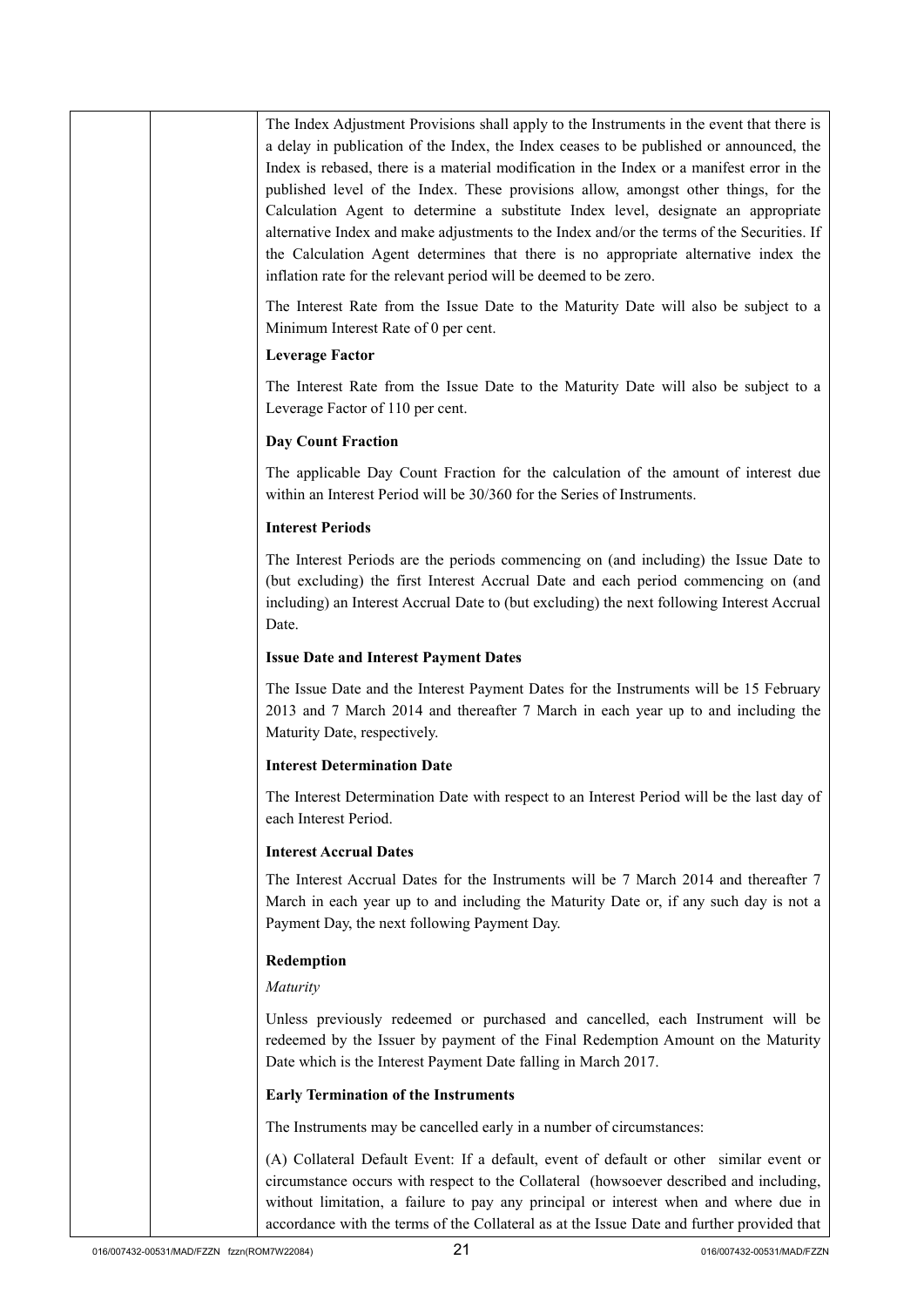| if any of the Collateral comprises asset-backed securities then any deferral of interest or<br>other payment thereunder in accordance with its terms shall not constitute a "default") (a<br>"Collateral Default Event"), the Instruments shall be cancelled in whole or in part and<br>the Issuer shall pay the Early Termination Amount which will include an amount equal to<br>any accrued but unpaid interest.                                                                                                                                                                                                       |
|---------------------------------------------------------------------------------------------------------------------------------------------------------------------------------------------------------------------------------------------------------------------------------------------------------------------------------------------------------------------------------------------------------------------------------------------------------------------------------------------------------------------------------------------------------------------------------------------------------------------------|
| (B) Collateral early redemption: If any of the Collateral becomes repayable (otherwise<br>than at the option of the relevant Collateral Obligor in accordance with the terms of the<br>Collateral) or becomes capable of being declared due and payable prior to its stated date<br>of maturity for whatever reason, the Instruments shall be cancelled in whole or in part<br>and the Issuer shall pay the Early Termination Amount which will include an amount<br>equal to any accrued but unpaid interest.                                                                                                            |
| (C) Cancellation for tax reasons: If the Issuer would be required by law to withhold or<br>account for tax or would suffer tax in respect of its income so that it would be unable to<br>make payment of the full amount due, and the Issuer has been unable to arrange<br>substitution or change of itself as Issuer, or is unable to do so in a tax efficient manner,<br>before the next payment is due in respect of the Instruments, the Instruments shall be<br>cancelled in whole and the Issuer shall pay the Early Termination Amount which will<br>include an amount equal to any accrued but unpaid interest.   |
| (D) Early Termination of the Hedging Agreement: If the Hedging Agreement is<br>terminated in accordance with its terms prior to the Hedging Agreement Termination<br>Date, the Instruments shall be cancelled in whole and the Issuer shall pay the Early<br>Termination Amount which will include an amount equal to any accrued but unpaid<br>interest.                                                                                                                                                                                                                                                                 |
| In any such case of early cancellation described in $(A)$ , $(B)$ , $(C)$ or $(D)$ above the Issuer<br>shall give not more than 30 nor less than 15 days' notice of the date fixed for<br>cancellation and on expiry of such notice (i) the Issuer shall cancel the outstanding<br>Instruments of the Series in whole or in part, as applicable, (ii) the relevant portion of the<br>Series Assets will be realised in accordance with the Securitisation Act 2004, if<br>applicable, and (iii) the security constituted by or created pursuant to the Series<br>Instrument shall become enforceable in whole or in part. |
| (E) Event of Default: If an Event of Default occurs (as described in C.8 above) then the<br>Instruments shall be cancelled and the Issuer shall pay the Early Termination Amount in<br>respect of each Instrument.                                                                                                                                                                                                                                                                                                                                                                                                        |
| <b>Early Termination Amount</b>                                                                                                                                                                                                                                                                                                                                                                                                                                                                                                                                                                                           |
| The Early Termination Amount (if any) due in respect of each Instrument following the<br>occurrence of an Event of Default, an early termination of the Hedging Agreement, a<br>cancellation for tax reasons, a Collateral Default Event or a Collateral early redemption<br>shall be an amount equal to such Instrument's pro rata share of an amount in the<br>Specified Currency (which may never be less than zero) determined by the Calculation<br>Agent in accordance with the following formula:                                                                                                                  |
| $(A - B)$                                                                                                                                                                                                                                                                                                                                                                                                                                                                                                                                                                                                                 |
| Where:                                                                                                                                                                                                                                                                                                                                                                                                                                                                                                                                                                                                                    |
| "A" is the Market Value Collateral, converted into the Specified Currency at the relevant<br>exchange rate applicable at such time, as determined by the Calculation Agent in its                                                                                                                                                                                                                                                                                                                                                                                                                                         |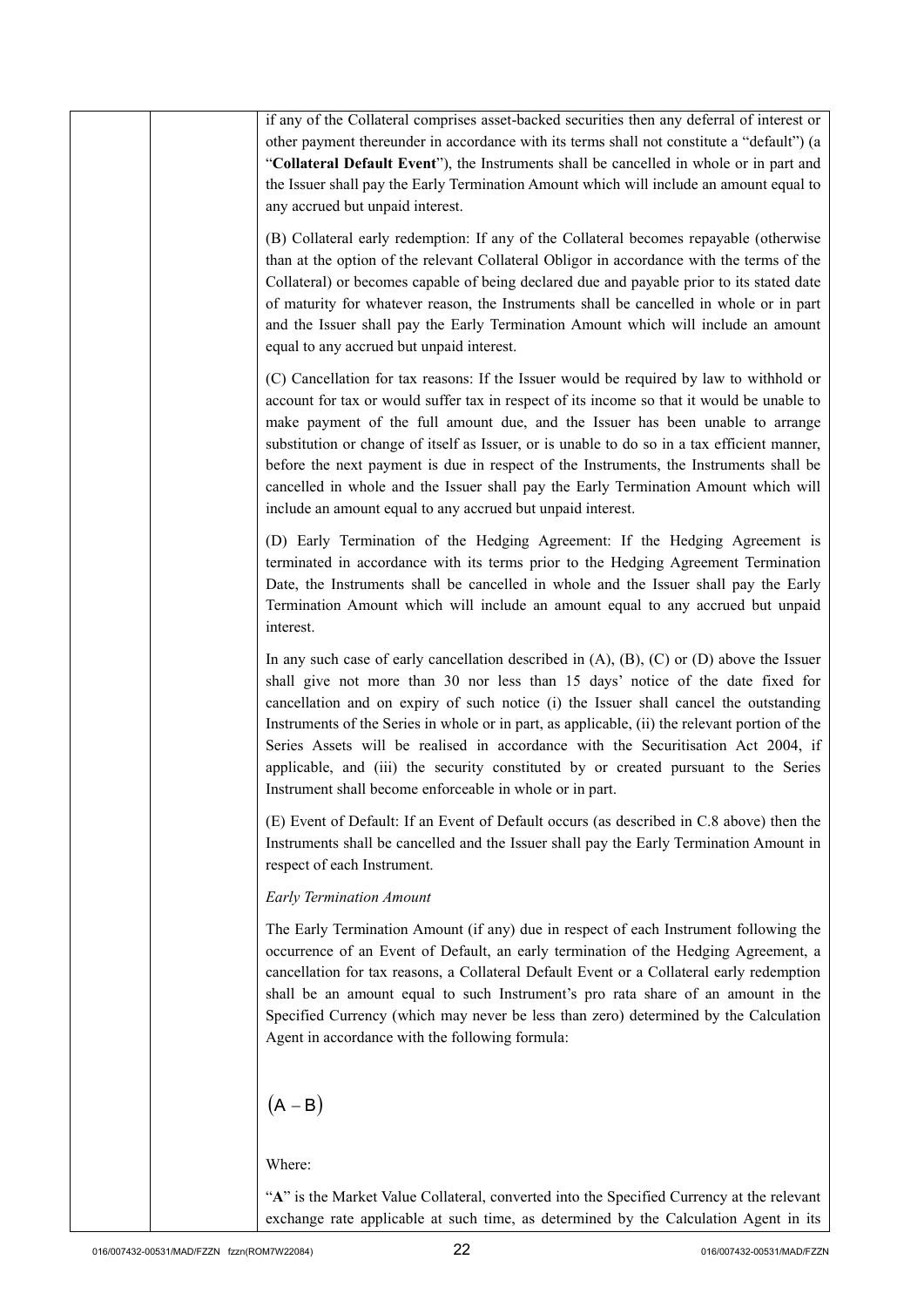| reasonable discretion; and                                                                                                                                                                                                                                                                                                                                                                                                                                                                                                                                                                                                                                                                                                                                              |
|-------------------------------------------------------------------------------------------------------------------------------------------------------------------------------------------------------------------------------------------------------------------------------------------------------------------------------------------------------------------------------------------------------------------------------------------------------------------------------------------------------------------------------------------------------------------------------------------------------------------------------------------------------------------------------------------------------------------------------------------------------------------------|
| "B" is the Early Termination Unwind Costs.                                                                                                                                                                                                                                                                                                                                                                                                                                                                                                                                                                                                                                                                                                                              |
|                                                                                                                                                                                                                                                                                                                                                                                                                                                                                                                                                                                                                                                                                                                                                                         |
| The Early Termination Amount will include an amount equal to any accrued but unpaid<br>interest.                                                                                                                                                                                                                                                                                                                                                                                                                                                                                                                                                                                                                                                                        |
| "Collateral Currency" means the currency in which the Collateral is denominated.                                                                                                                                                                                                                                                                                                                                                                                                                                                                                                                                                                                                                                                                                        |
| "Early Termination Unwind Costs" means the sum (the result of which may be<br>positive, negative or zero) of:                                                                                                                                                                                                                                                                                                                                                                                                                                                                                                                                                                                                                                                           |
| an amount, if any, determined by the Calculation Agent equal to (i) the sum of<br>(a)<br>(without duplication) all costs, expenses (including loss of funding), tax and duties<br>incurred by the Hedging Counterparty (expressed as a positive amount) or (ii) the gain<br>realised by the Hedging Counterparty (expressed as a negative amount), in either case in<br>connection with the cancellation of the Instruments and the related termination,<br>settlement or re-establishment of any hedge or related trading position; and (without<br>duplication);                                                                                                                                                                                                      |
| (expressed as a positive amount) any legal and other ancillary costs (including if<br>(b)<br>applicable, without limitation, any costs in relation to the realisation of the Collateral)<br>incurred by the Issuer, the Trustee, the Custodian or the Hedging Counterparty as a result<br>of the Instruments becoming subject to mandatory cancellation.                                                                                                                                                                                                                                                                                                                                                                                                                |
| "Early Termination Valuation Date" means:                                                                                                                                                                                                                                                                                                                                                                                                                                                                                                                                                                                                                                                                                                                               |
| for the purposes of a cancellation due to a Collateral Default Event, a Collateral<br>(a)<br>early termination, a cancellation for tax reasons or an early termination of the Hedging<br>Agreement, the Business Day immediately preceding the due date for cancellation; or                                                                                                                                                                                                                                                                                                                                                                                                                                                                                            |
| for the purposes of a cancellation due to the occurrence of an Event of Default,<br>(b)<br>the due date for cancellation.                                                                                                                                                                                                                                                                                                                                                                                                                                                                                                                                                                                                                                               |
| "Market Value Collateral" means, in respect of each item of Collateral, (i) where the<br>Collateral has not been redeemed, an amount in the relevant Collateral Currency<br>calculated by the Calculation Agent equal to the highest firm bid quotation obtained by<br>the Calculation Agent from the Reference Banks for the Collateral (excluding accrued<br>but unpaid interest in respect thereof) on the relevant Early Termination Valuation Date<br>provided that if no firm bid quotation is obtained, the Market Value Collateral shall be<br>calculated by the Calculation Agent in good faith and may in certain circumstances be<br>zero, or (ii) in circumstances where the Collateral has been redeemed, the proceeds of<br>redemption of the Collateral. |
| <b>Payments in respect of Global Instruments</b>                                                                                                                                                                                                                                                                                                                                                                                                                                                                                                                                                                                                                                                                                                                        |
| All payments in respect of Instruments represented by a Global Instrument will be made<br>against presentation for endorsement and, if no further payment falls to be made in<br>respect of the Instruments, surrender of that Global Instrument to or to the order of the<br>Principal Agent or such other Paying Agent as shall have been notified to the<br>Instrumentholders for such purpose. A record of each payment so made will be endorsed<br>on each Global Instrument, which endorsement will be prima facie evidence that such<br>payment has been made in respect of the Instruments.                                                                                                                                                                     |
| Payments in respect of Instruments in definitive form                                                                                                                                                                                                                                                                                                                                                                                                                                                                                                                                                                                                                                                                                                                   |
| Payments of principal and interest in respect of the Instruments in definitive form shall,                                                                                                                                                                                                                                                                                                                                                                                                                                                                                                                                                                                                                                                                              |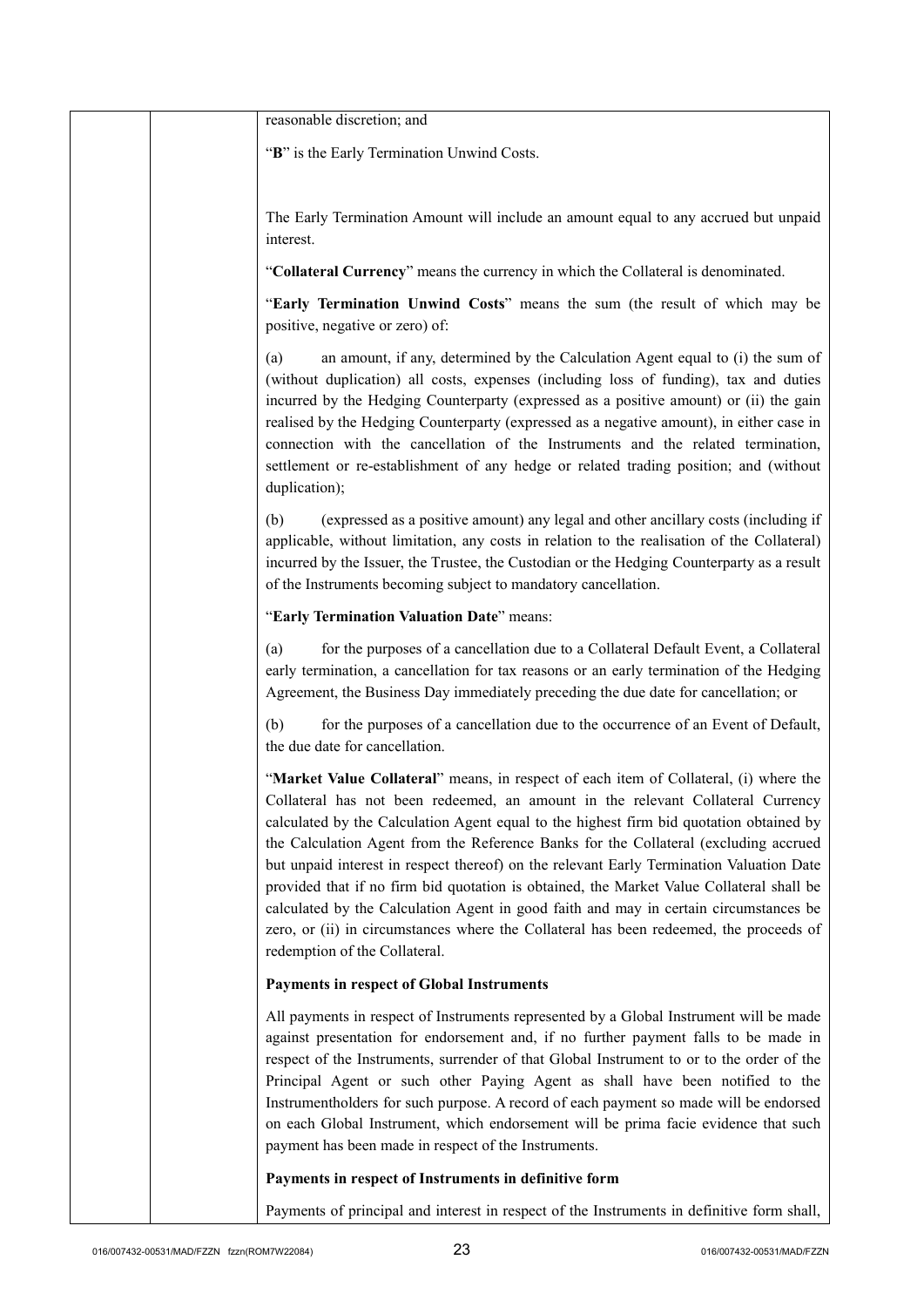|      |                                          | be made against presentation and surrender of the relevant Instruments at the Specified<br>Office of any Paying Agent outside the United States by transfer to an account<br>denominated in such currency with a bank nominated by such holder presenting such<br>Instrument.                                                                                                          |
|------|------------------------------------------|----------------------------------------------------------------------------------------------------------------------------------------------------------------------------------------------------------------------------------------------------------------------------------------------------------------------------------------------------------------------------------------|
|      |                                          | <b>Meetings</b>                                                                                                                                                                                                                                                                                                                                                                        |
|      |                                          | The Instruments contains provisions for convening meetings of Instrumentholders to<br>consider matters affecting their interests generally with respect to the Instruments. These<br>provisions permit defined majorities to bind all holders, including holders who did not<br>attend and vote at the relevant meeting and holders who voted in a manner contrary to<br>the majority. |
| C.10 | Derivative<br>component of<br>securities | Applicable. The interest payment in respect of the Instruments is linked to the<br>performance of an index. See item C.9 above for information on interest and redemption.                                                                                                                                                                                                             |
| C.11 | Trading<br>of<br>securities              | Application is expected to be made for the Instruments of the Series to be listed on the<br>official list of the Luxembourg Stock Exchange and admitted to trading on the regulated<br>market of the Luxembourg Stock Exchange and the multilateral trading facility EuroTLX<br>(managed by EuroTLX SIM S.p.A.) with effect from the Issue Date or thereabouts.                        |
| C.12 | Minimum<br>denomination                  | The minimum denomination of an issue of Instruments is EUR 1,000.                                                                                                                                                                                                                                                                                                                      |

# **Section D – Risks**

| <b>Element</b> | Description of                                | Disclosure requirement                                                                                                                                                                                                                                                                                                                                                                                                                                                                                                                                                                                                                                                                                                                                                                                                                                                                                                                                                                                                                                                                                                                                                                                                  |
|----------------|-----------------------------------------------|-------------------------------------------------------------------------------------------------------------------------------------------------------------------------------------------------------------------------------------------------------------------------------------------------------------------------------------------------------------------------------------------------------------------------------------------------------------------------------------------------------------------------------------------------------------------------------------------------------------------------------------------------------------------------------------------------------------------------------------------------------------------------------------------------------------------------------------------------------------------------------------------------------------------------------------------------------------------------------------------------------------------------------------------------------------------------------------------------------------------------------------------------------------------------------------------------------------------------|
|                | <b>Element</b>                                |                                                                                                                                                                                                                                                                                                                                                                                                                                                                                                                                                                                                                                                                                                                                                                                                                                                                                                                                                                                                                                                                                                                                                                                                                         |
| D.2            | risks<br>Key<br>specific to the<br>Issuer     | Factors which could materially adversely affect the Company and its ability to make<br>payments due under the Series of Instruments include matters of Luxembourg law (such<br>as the Company being structured to be insolvency-remote, not insolvency-proof, changes<br>to the Issuer's tax position adversely affecting cash flows in connection with the<br>Instruments, and the provisions of the Securitisation Act 2004 providing that Series<br>Assets of a Compartment are only available for the Series Parties of the Series relating to<br>that Compartment), the Instruments being limited recourse obligations (meaning that an<br>Instrumentholder's claim may be extinguished if there is a shortfall in funds available to<br>meet payments under the Instruments) and related risks and further issues of Instruments<br>by the Issuer.                                                                                                                                                                                                                                                                                                                                                                |
| D.3            | risks<br>Key<br>specific to the<br>securities | There are also certain factors which are material for the purpose of assessing the risks<br>associated with the Series of Instruments. These include the fact that such Instruments<br>may not be a suitable investment for all investors (for example if they do not have the<br>requisite knowledge and experience in financial and business matters to evaluate the<br>merits and risks of an investment in the Issuer in context of their financial position or are<br>not capable of bearing the economic risk of an investment in the Issuer for an indefinite<br>period of time), any Hedging Agreement (for example its possible early termination in<br>various circumstances which would result in the cancellation of the Instruments) and the<br>related credit exposure to the Hedging Counterparty, credit exposure to the obligor of the<br>Collateral (as this will affect the value of the Collateral held as security for the<br>Instruments), exposure to the performance of the Index, early cancellation of the<br>Instruments which may lead to a loss of investment, fluctuations and decreases in the<br>market value of the Instruments and the market value of the Collateral which will also |